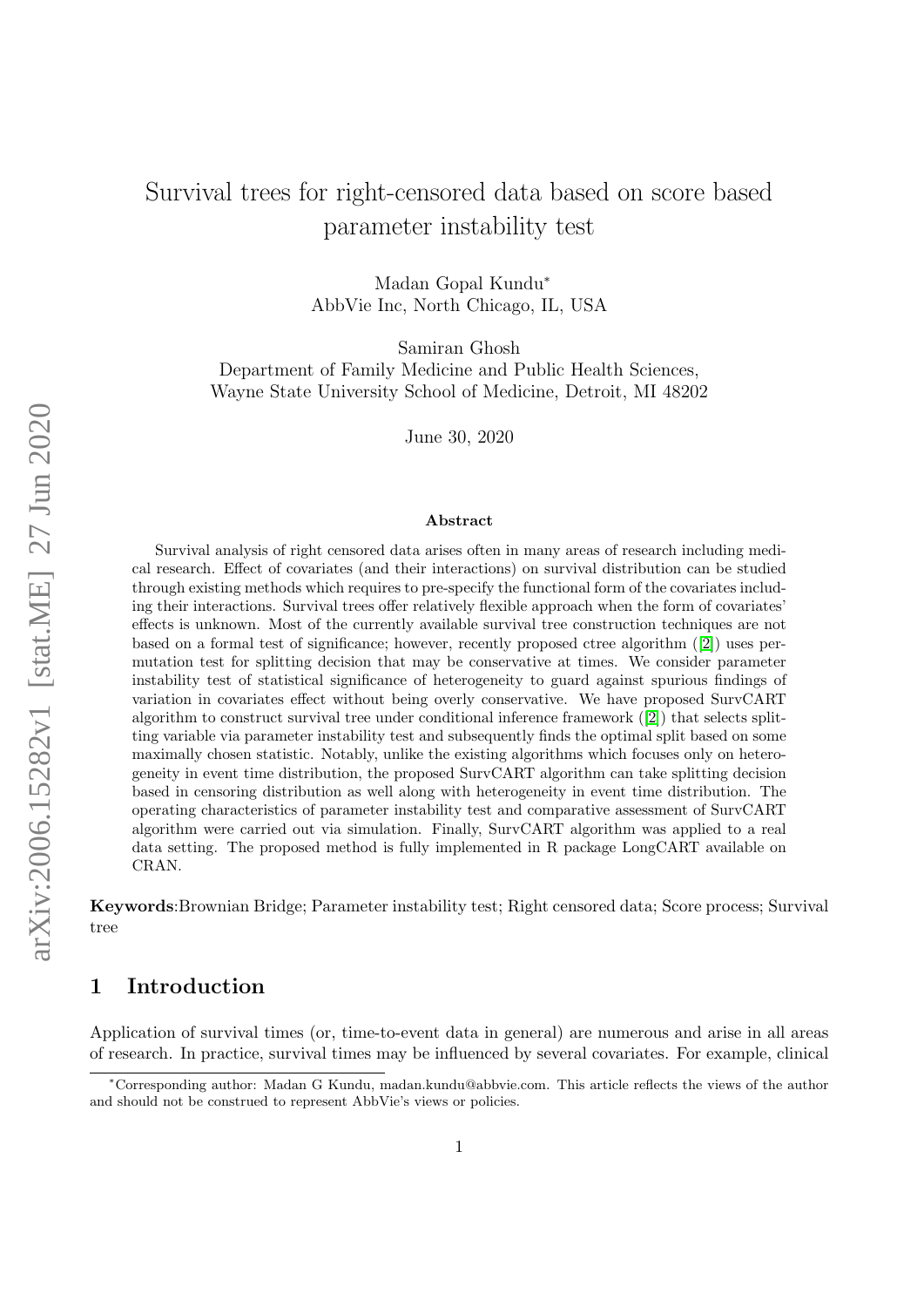investigators exert a great deal of time and energy in attempts to identify and quantify the effects of prognostic factors, namely, patient characteristics that relate to the course of disease ([\[1\]](#page-18-1)). There are parametric and semi-parametric methods (e.g., Cox proportional hazards model) which allows to associate survival time with covariates. However, such models requires to pre-specify the functional form of the covariates including their interactions. Survival trees offer relatively flexible approach when the form of covariates' effects is unknown and also have a greater ability to detect interactions automatically based on observed data. Survival trees are the non-parametric alternative of (semi-) parametric models and also have the advantage of easier interpretation. Most of the currently available survival tree construction techniques are not based on a formal test of significance and hence may be prone to spurious findings of variation in covariates' effect. In this article we have proposed a recursive partitioning algorithm to construct survival tree that selects splitting variable via formal statistical test. Unlike the existing algorithms ([\[2–](#page-18-0)[5\]](#page-18-2)) which focuses only on heterogeneity in event time distribution, the proposed algorithm provides a framework to identify the subgroups based on heterogeneity in event time and/or censoring time distributions.

Tree based method, first introduced by Morgan and Sonquist [\[6\]](#page-18-3), is useful in identifying 'homogeneous' subgroups defined by some covariates in diverse population. Among the tree based methods, classification and regression tree (CART) methods [\(7\)](#page-18-4) are the most popular. Recently the concept of CART methodology have been extended in the context of fitting cross-sectional regression models (see, e.g., [8\)](#page-18-5) and longitudinal setting (see, e.g.,  $9-13$ ). Application of tree approach to survival data can be traced back to Ciampi *et al.* [\[14\]](#page-18-8) where attempt was made to identify prognostic factors influencing survival of non-Hodgkin's lymphoma patients. However, Gordon and Olshen [\[15\]](#page-18-9) were first to suggest CART paradigm for survival analysis. Since then a number approaches have been proposed for tree construction with survival data  $(1, 4, 5, 16-20)$  $(1, 4, 5, 16-20)$  $(1, 4, 5, 16-20)$  $(1, 4, 5, 16-20)$  $(1, 4, 5, 16-20)$ ; For a structured review of these methods, please refer to Bou-Hamad, Larocque and Ben-Ameur [\[21\]](#page-19-1).

The goal of a survival tree (i.e., tree with survival data) is to identify 'homogeneous' subgroups, characterized by prognosis variables (i.e. baseline covariates), in a heterogeneous population on the basis of how long they survive, thus enabling classification by prognosis [\(1\)](#page-18-1). The homogeneity in the context survival tree refers to "absence of sufficient statistical evidence of variation in time-to-event distribution". Most of the currently available survival tree construction techniques are based on maximally selected statistic such as log-rank test statistic [\(16,](#page-18-11) [19\)](#page-19-2), Wilcoxon-Gehan statistic [\(5\)](#page-18-2), likelihood ratio statistic [\(17,](#page-19-3) [20\)](#page-19-0), likelihood based deviance [\(4\)](#page-18-10), exponential log-likelihood loss [\(1\)](#page-18-1) or Taron-Ware class of statistic [\(18\)](#page-19-4) for selection of best split. Another approach to construct survival tree is based on martingale residual where martingale residuals from a null Cox model are used as the outcome to construct the tree [\(3\)](#page-18-12). However, none of the above mentioned survival tree construction techniques is based on formal statistical test. Lack of formal test of statistical significance in the construction of survival tree may overfit the data [\(19\)](#page-19-2) and thus may result in spurious findings [\(25\)](#page-19-5). To alleviate the issue of spurious findings, some authors have also discussed pruning and amalgamation of trees as well [\(20\)](#page-19-0). To avoid the problems associated with the exhaustive search strategies, relatively more recently, Hothorn et al. [\[2\]](#page-18-0) proposed a unified conditional inference framework for construction of trees including survival tree. which identifies best split at any given tree node in two steps. In step 1, a global null hypothesis of independence with response is tested for each covariate using permutation based test; the covariate with minimum  $p-\nu$  value is chosen as splitting variable, if found statistically significant. In second step, the split point is chosen based on maximum value of some test statistic. Very recently survival tree algorithms of Hothorn et al. [\[2\]](#page-18-0) and LeBlanc and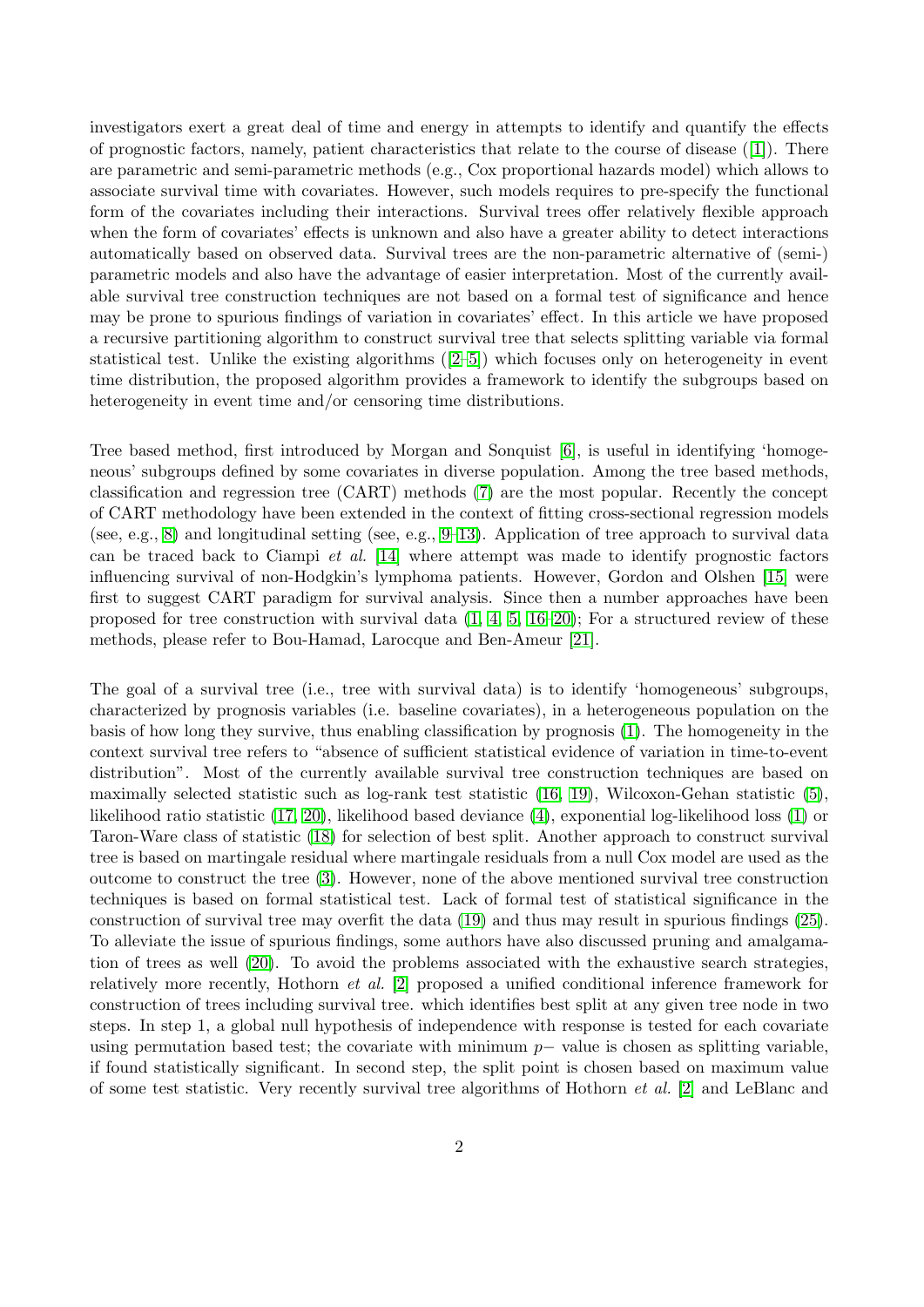Crowley [\[19\]](#page-19-2) has been extended to left truncated right censored data by Fu and Simonoff [\[26\]](#page-19-6).

We have proposed survival tree construction algorithm to identify subgroups with heterogeneous event time (and, censor time distribution). In our set-up, the homogeneity refers to absence of sufficient statistical evidence of variation in survival curve (and, censoring time distribution). The proposed algorithm is an adaption of LongCART algorithm for constructing tree with longitudinal data [\(13\)](#page-18-7) in survival set up. For the ease of discussion, we name our algorithm as SurvCART algorithm. The proposed SurvCART algorithm works in two steps to identify the best split. In step 1, we first identify whether any partitioning variable influence survival (and, censoring distribution) via statistical testing. Such tests are often based on score process and commonly known as "parameter instability test". There are several score-based parameter instability test suggested in literature  $(2, 8, 13, 27, 28)$  $(2, 8, 13, 27, 28)$  $(2, 8, 13, 27, 28)$  $(2, 8, 13, 27, 28)$  $(2, 8, 13, 27, 28)$ . Particularly, Hothorn *et al.* [\[2\]](#page-18-0) considered permutation based test to tests for heterogeneity in construction of survival tree. Although permuation based test does not need specification of underlying distribution, use of permuation based test has been very limited and controversial particularly due to its conservatism [\(29\)](#page-19-9). In SurvCART algorithm, we use likelihood based parametric test to assess homogeneity in parameters of time-to-event distribution (and, censoring distribution). Parameter instability tests are carried out for each partitioning variable separately and most significant partitioning variable is chosen as splitting variable. If none of the partitioning variables turns out significant in parameter instability testing, the process stops there without further splitting. Once the splitting variable is chosen, in step 2, the cut-off point with the maximum test statistic (e.g., Log-rank) for comparing two groups is chosen for binary splitting. The key idea here is that we are combining the multiple testing procedures (step 1) with model selection (step 2) in order to control the type I error while taking the decision on splitting at each node. Such a step minimizes the selection bias in choosing the partitioning variable compared to the exhaustive search-based procedures where the partitioning variables with many unique values tend to have an advantage over the partitioning variables with fewer unique values ([\[10,](#page-18-13) [12\]](#page-18-14)). The SurvCART algorithm provides an improvement over the existing survival tree construction approaches in one or more of the following aspects: (1) the test for the decision about further splitting at each node is type I error controlled via formal parametric hypothesis testing and hence offers guard against variable selection bias, over-fitting and spurious splitting, (2) subgroups are chosen considering heterogeneity both in event time and censoring distribution, and (4) computational time is greatly reduced.

The remainder of this paper is organized as follows. In Section [2.1](#page-3-0) the survival model of interest are summarized. Tests for parameter instability for a single partitioning variable cases are discussed in Section [2.2](#page-3-1) and its extension to multiple partitioning variables are discussed in Section [2.3.](#page-6-0) Algorithm for constructing survival trees is discussed in Section [3.](#page-7-0) Results from the simulation studies examining the performance of the instability test and the performance of SurvCART algorithm are reported in Section [4.](#page-8-0) An application example is presented in Section [5.](#page-14-0) Finally, in Section [6,](#page-17-0) we discuss the implications of our findings. The SurvCART algorithm is implemented in SurvCART() through R package LongCART [\(30\)](#page-19-10).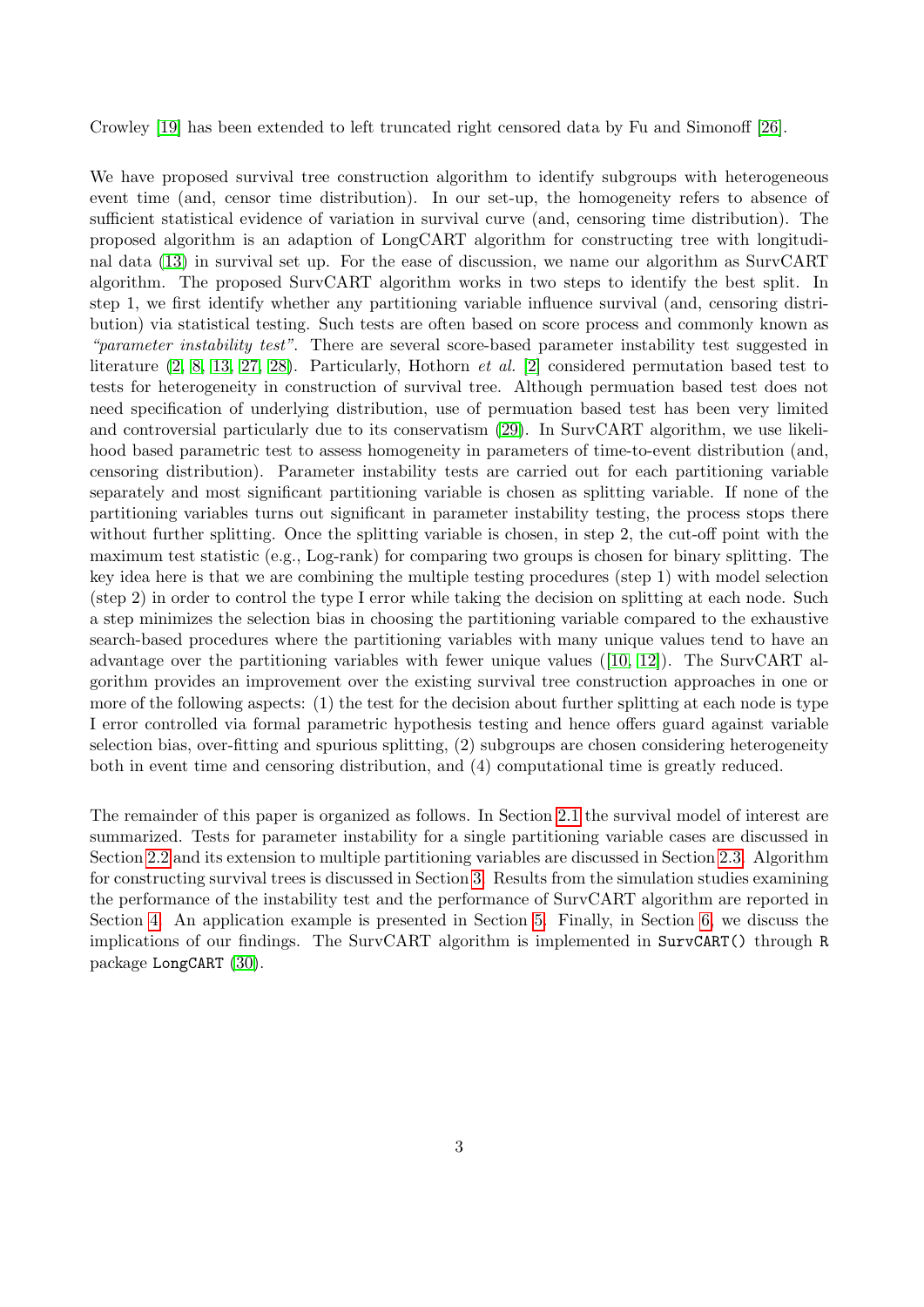# 2 Methodology

#### <span id="page-3-0"></span>2.1 Notation and preliminaries

We begin by describing the basic setup which leads to the development of survival trees. We denote by  $T^*$  the true survival time and by C the true censoring time. The observed data is then composed of  $T = \min(T^*, C)$ , the time until either the event occurs or the subject is censored;  $\delta = I(T^* \leq C)$ , an indicator that takes a value of 1 if the true time-to-event is observed and 0 if the subject is censored. We also assume  $T^*$  and  $C$  are independent. In addition, for each individual, we observe a vector of S covariates  $X = (X_1, \ldots, X_S)$  measured at baseline. We assume that  $X_1, \ldots, X_S$  includes all potential baseline attributes that can influence the either  $T^*$  or  $C$  or both. Data is available for N independent subjects  $(T_i, \delta_i, X_i), i = 1, ..., N$ . The basic setup assumes that the covariate values are available at time 0 for each subject. Thus, only the baseline values of a timevarying covariate are typically used. It is assumed that the underlying model, generating the data, is consists of  $K$ distinct and mutually exclusive terminal subgroups and these subgroups can be characterized by baseline covariates  $X_1, \ldots, X_S$ . Further, we assume that, in the  $k^{th}$  subgroup,  $T^* \sim f(t; \theta_{Tk})$  and  $C\sim g(c;\theta_{Ck})$ . Also,  $\theta_k=[\theta_{Tk},\theta_{Ck}]^\top$ , and  $S(\cdot)$  and  $H(\cdot)$  are complementary cumulative distribution functions associated with  $T^*$  and  $C$ , respectively. When homogeneity holds for entire population, we have  $\boldsymbol{\theta}_{Tk} \equiv \boldsymbol{\theta}_T$  and  $\boldsymbol{\theta}_{Ck} \equiv \boldsymbol{\theta}_C$  implying  $\boldsymbol{\theta}_k \equiv \boldsymbol{\theta}$  where  $\boldsymbol{\theta} = [\boldsymbol{\theta}_T, \boldsymbol{\theta}_C]^\top$ . Then the contribution of  $i^{th}$ subject in the log-likelihood is

$$
l_i(\boldsymbol{\theta}) = [f(t_i; \boldsymbol{\theta}) H(t_i; \boldsymbol{\theta})]^{\delta_i} [S(t_i; \boldsymbol{\theta}) g(t_i; \boldsymbol{\theta})]^{1-\delta_i}
$$

The score function for estimating  $\boldsymbol{\theta}$  pertaining to  $i^{th}$  subject  $\frac{\partial}{\partial \boldsymbol{\theta}}l_i(\boldsymbol{\theta}) = \mathbf{u}_i(\boldsymbol{\theta}) = [\mathbf{u}_i(\boldsymbol{\theta}_T), \mathbf{u}_i(\boldsymbol{\theta}_C)]^\top$ with variance  $\mathbf{J}(\boldsymbol{\theta}) = \text{Var}[\mathbf{u}_i(\boldsymbol{\theta})] = -E[\frac{\partial^2}{\partial^2 \boldsymbol{\theta}}]$  $\frac{\partial^2}{\partial^2 \theta} l_i(\theta)$ . Since  $T^*$  and C are independent, we have,

- C1:  $\mathbf{u}_i(\boldsymbol{\theta}_T)$  does not involve  $\boldsymbol{\theta}_C$
- C2:  $\mathbf{u}_i(\boldsymbol{\theta}_C)$  does not involve  $\boldsymbol{\theta}_T$
- C3:  $\mathbf{J}(\boldsymbol{\theta}) = \text{diag}\{\mathbf{J}(\boldsymbol{\theta}_T), \mathbf{J}(\boldsymbol{\theta}_C)\}\$  since  $cov[\mathbf{u}_i(\boldsymbol{\theta}_T), \mathbf{u}_i(\boldsymbol{\theta}_C)] = 0$ .

Further, the maximum likelihood (ML) estimate of  $\theta$  using all the observation from N subjects is  $\theta$ . The total number of observed events is D and  $S_T = \sum_{i=1}^N t_i$  is sum of all the follow-up time. Now, the likelihood estimate  $\hat{\theta}$  is valid only if the entire population under consideration is homogeneous (i.e.  $\theta_k = \theta, \forall k$ ). With respect to a given partitioning variable, homogeneity refers to that the true value of  $\theta$  remains the same across all the values of that partitioning variable.

### <span id="page-3-1"></span>2.2 Test for parameter instability for a single partitioning variable

The purpose of parameter instability test is to test whether the true value of  $\theta$  remains the same across all distinct values of baseline partitioning variable. Let  $X \in \{X_1, \ldots, X_S\}$  be any partitioning variable with G ordered cut-off points:  $c_{(1)} < \ldots < c_{(G)}$  and  $\theta_{(q)}$  be the true value of  $\theta$  when  $X = c_{(g)}$ . Assume that there are  $m_g$  subject with  $X = c_{(g)}$ . We denote the cumulative number of subjects with  $X \leq c_{(g)}$  by  $M_g$ . That is,  $M_g = \sum_{j=1}^g m_j$  and  $M_G = \sum_{j=1}^G m_j = N$ . We want to conduct an omnibus test,

$$
H_0: \boldsymbol{\theta}_{(g)} = \boldsymbol{\theta}_0 \text{ vs. } H_1: \boldsymbol{\theta}_{(g)} \neq \boldsymbol{\theta}_0.
$$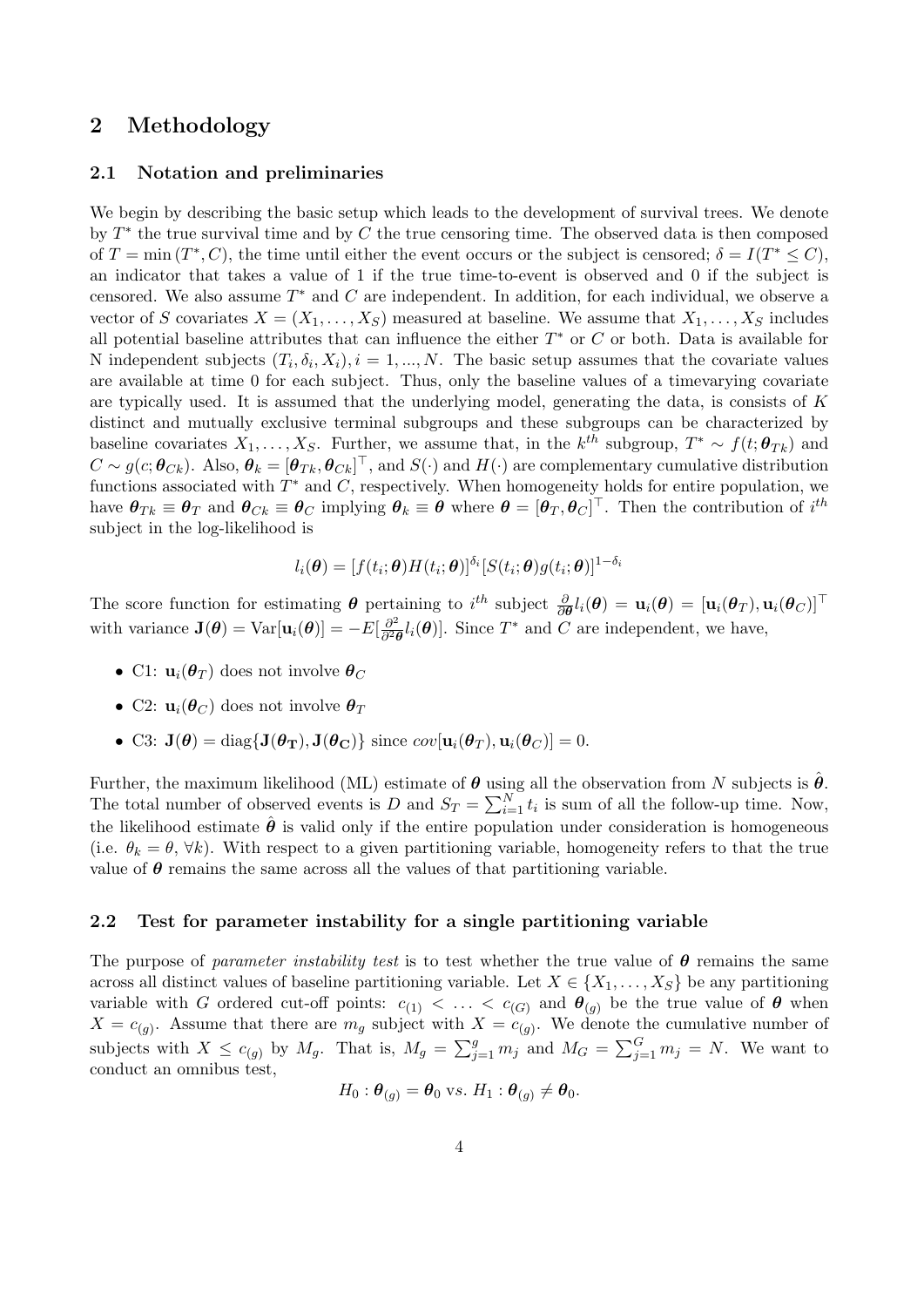Here,  $H_0$  indicates the scenario when parameter  $\theta$  remains constant (that is, *homogeneity*) at some common value  $\theta_0 = [\theta_{T0}, \theta_{C0}]^\top$  and  $H_1$  corresponds to the situation of parameter instability (that is, heterogeneity). In the two subsections to follow, we have summarized the parameter instability test depending on whether the partitioning variable  $X$  is categorical or continuous. These tests are formulated following Kundu and Harezlak [\[13\]](#page-18-7) and details are given in Appendix.

### <span id="page-4-0"></span>2.2.1 Instability test with categorical partitioning variable

When the partitioning variable X is categorical with a small number of categories (that is,  $G \ll N$ ), following test statistics

$$
\chi_T^2 = \sum_{g=1}^G \left[ \sum_{i=1}^N I(X_i = c_{(g)}) \mathbf{u}(\mathbf{y}_i, \hat{\boldsymbol{\theta}}_T) \right]^\top \left[ m_g \mathbf{J}(\hat{\boldsymbol{\theta}}_T) \right]^{-1} \left[ \sum_{i=1}^N I(X_i = c_{(g)}) \mathbf{u}(\mathbf{y}_i, \hat{\boldsymbol{\theta}}_T) \right]
$$
(2.1)

$$
\chi_C^2 = \sum_{g=1}^G \left[ \sum_{i=1}^N I(X_i = c_{(g)}) \mathbf{u}(\mathbf{y}_i, \hat{\boldsymbol{\theta}}_C) \right]^\top \left[ m_g \mathbf{J}(\hat{\boldsymbol{\theta}}_C) \right]^{-1} \left[ \sum_{i=1}^N I(X_i = c_{(g)}) \mathbf{u}(\mathbf{y}_i, \hat{\boldsymbol{\theta}}_C) \right]
$$
(2.2)

are asymptotically distributed as  $\chi^2$  with  $\dim(\theta_T) \cdot (G-1)$  and  $\dim(\theta_C) \cdot (G-1)$  degrees of freedom, respectively. Here,  $I(\cdot)$  is the indicator function. Details are provided in Appendix A.

#### <span id="page-4-1"></span>2.2.2 Instability test with continuous partitioning variable

When X is continuous, consider the following standardized estimated score process

<span id="page-4-3"></span><span id="page-4-2"></span>
$$
\mathbf{M}_{N}(t,\boldsymbol{\theta}_{T})=N^{-1/2}\mathbf{J}^{-1/2}(\hat{\boldsymbol{\theta}}_{T})\sum_{i=1}^{M_{g}}\mathbf{u}(\mathbf{y}_{i},\boldsymbol{\theta}_{T})\qquad t\in[t_{g},t_{g+1}),
$$
\n(2.3)

$$
\mathbf{M}_{N}(t,\boldsymbol{\theta}_{C})=N^{-1/2}\mathbf{J}^{-1/2}(\hat{\boldsymbol{\theta}}_{C})\sum_{i=1}^{M_{g}}\mathbf{u}(\mathbf{y}_{i},\boldsymbol{\theta}_{C})\qquad t\in[t_{g},t_{g+1})
$$
\n(2.4)

with  $t_g = \frac{M_g}{N}$  $\frac{M_g}{N}$ . Then, as shown in Appendix B, the following test statistics corresponding to individual components of  $\theta_T = \{\theta_{T,q}; q = 1, \cdots, \text{dim}(\theta_T)\}\$ and  $\theta_C = \{\theta_{C,r}; r = 1, \cdots, \text{dim}(\theta_C)\}\$ 

<span id="page-4-4"></span>
$$
D(\theta_{T,q}) \equiv \max_{0 \le t \le 1} |M_N(t, \hat{\theta}_{T,q})| = \max_{1 \le j \le N-1} |M_N(t, \hat{\theta}_{T,q})|,\tag{2.5}
$$

<span id="page-4-5"></span>
$$
D(\theta_{C,r}) \equiv \max_{0 \le t \le 1} |M_N(t, \hat{\theta}_{C,r})| = \max_{1 \le j \le N-1} |M_N(t, \hat{\theta}_{C,r})|
$$
\n(2.6)

are independent and, under  $H_0$ , are asymptotically distributed with distribution function [\(31\)](#page-19-11)

<span id="page-4-6"></span>
$$
F_D(x) = 1 + 2 \sum_{l=1}^{\infty} (-1)^l \exp(-2 l^2 x^2).
$$
 (2.7)

where,  $F_D(\cdot)$  represents cumulative distribution function of the supremum of standard Brownian Bridge process. Clearly, If  $\dim(\theta) > 1$ , then the parameter instability test for a single partitioning variable involves multiple testing simultaneously, one test for each parameter of  $\theta$ ). In this case, these p-values need to be adjusted using Hochberg's procedure [\(39\)](#page-20-0) or other similar procedure and minimum of these two adjusted p-values should be regarded as the overall p-value corresponding to the partitioning variable  $X(?)$ .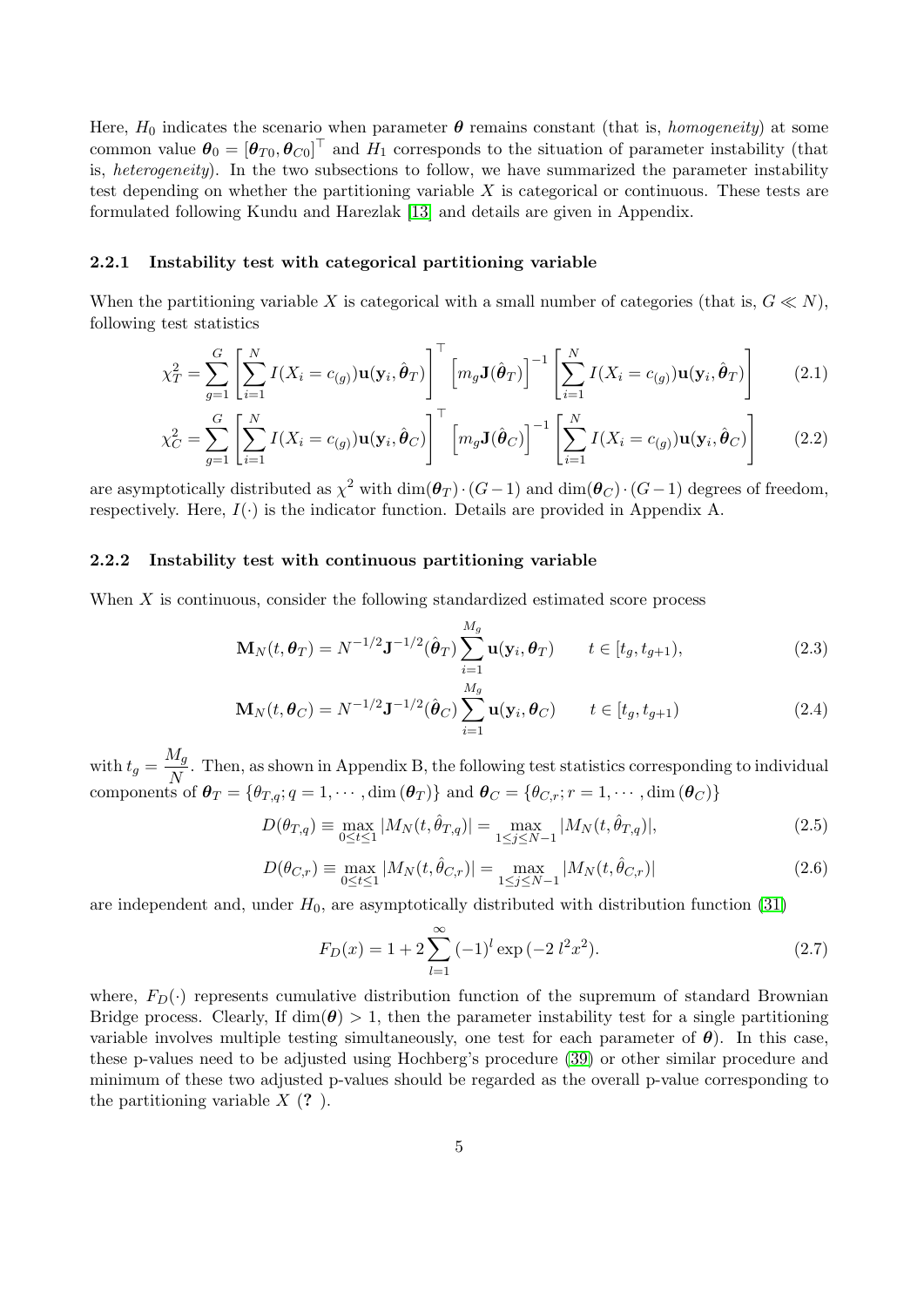#### 2.2.3 Special case under some know parametric distributions

The parameter instability test presented in Section [2.2.1](#page-4-0) and [2.2.2](#page-4-1) requires MLEs  $(\hat{\bm{\theta}}_T$  and  $\hat{\bm{\theta}}_C)$ , score functions  $(\mathbf{u}_i(\boldsymbol{\theta}_T)$  and  $\mathbf{u}_i(\boldsymbol{\theta}_C))$  and the variance of score functions  $(\text{Var}[\mathbf{u}_i(\boldsymbol{\theta}_T))]$  and  $\text{Var}(\mathbf{u}_i[\boldsymbol{\theta}_C)]$ . Here, we specifically present the the parameter instability test under exponential and weibull distributions and have outlined the approach for other including complex distributions. Under exponential distribution, test statistics for parameter instability tests discussed in Section [2.2.1](#page-4-0) and [2.2.2](#page-4-1) are simplified in great extent as shown below. Please note that even though, for ease of discussion, we have considered below  $T^*$  and  $C$  follows similar distributions, it is not mandatory to have similar distribution for both  $T^*$  and C. For example, it is perfect to have  $T^*$  to follow weibull while C to follow log-normal distribution.

Exponential distribution:  $f(t; \theta_T) =$  Exponential( $\lambda_T$ ) and  $g(c; \theta_C) =$  Exponential( $\lambda_C$ )

 $f(t; \theta_T) = \lambda_T \exp(-\lambda_T t)$   $q(c; \theta_C) = \lambda_C \exp(-\lambda_C t)$ 

The score functions are as follows:

$$
\mathbf{u}_i(\lambda_T) = \frac{\delta_i}{\lambda_T} - t_i \qquad \mathbf{u}_i(\lambda_C) = \frac{1 - \delta_i}{\lambda_C} - t_i
$$

Based on these score functions,  $\hat{\lambda}_T = D/S_T$  and  $\hat{\lambda}_C = (N - D)/S_T$  are ML estimators. Further,

$$
\mathbf{J}(\lambda_T) = \frac{D}{N} \cdot \lambda_T^{-2} \qquad \mathbf{J}(\lambda_C) = \frac{N - D}{N} \cdot \lambda_C^{-2}
$$

With this, for parameter instability test corresponding to categorical partitioning variable, the test statistics in Eq.  $(2.1)$  and  $(2.2)$  can be simplified as follows:

$$
\chi_T^2 = \frac{N}{D} \sum_{g=1}^G \frac{1}{m_g} (d_g - \hat{\lambda}_T \cdot s_g)^2 \qquad \chi_C^2 = \frac{N}{N - D} \sum_{g=1}^G \frac{1}{m_g} (m_g - d_g - \hat{\lambda}_C \cdot s_g)^2
$$

where,  $d_g = \sum_{i=1}^{N} I(X_i = c_{(g)}) \delta_i$  is the number of events and  $s_g = \sum_{i=1}^{N} I(X_i = c_{(g)}) T_i$  is the sum of observed follow-up times among the subjects with  $X = c_{(g)}$ . Both of the above test statistics are asymptotically distributed as  $\chi^2$  with  $G-1$  degrees of freedom.

Further, for parameter instability test corresponding to categorical partitioning variable, the test statistics in Eq.  $(2.5)$  and  $(2.6)$  can be simplified as follows:

<span id="page-5-0"></span>
$$
D(\lambda_T) = D^{-1/2} \max_{1 \le g \le G-1} |D_g - \lambda_T \cdot S_g|
$$
  
\n
$$
D(\lambda_C) = (N - D)^{-1/2} \max_{1 \le g \le G-1} |M_g - D_g - \lambda_C \cdot S_g|
$$
\n(2.8)

where,  $D_g = \sum_{i=1}^N I(X_i \leq c_{(g)}) \delta_i$  is the number of events and  $S_g = \sum_{i=1}^N I(X_i \leq c_{(g)}) T_i$  is the sum of observed follow-up times among the subjects with  $X \leq c_{(g)}$ .

Weibull distribution:  $f(t; \theta_T) =$  Weibull $(\alpha_T, \lambda_T)$  and  $g(c; \theta_C) =$  Weibull $(\alpha_C, \lambda_C)$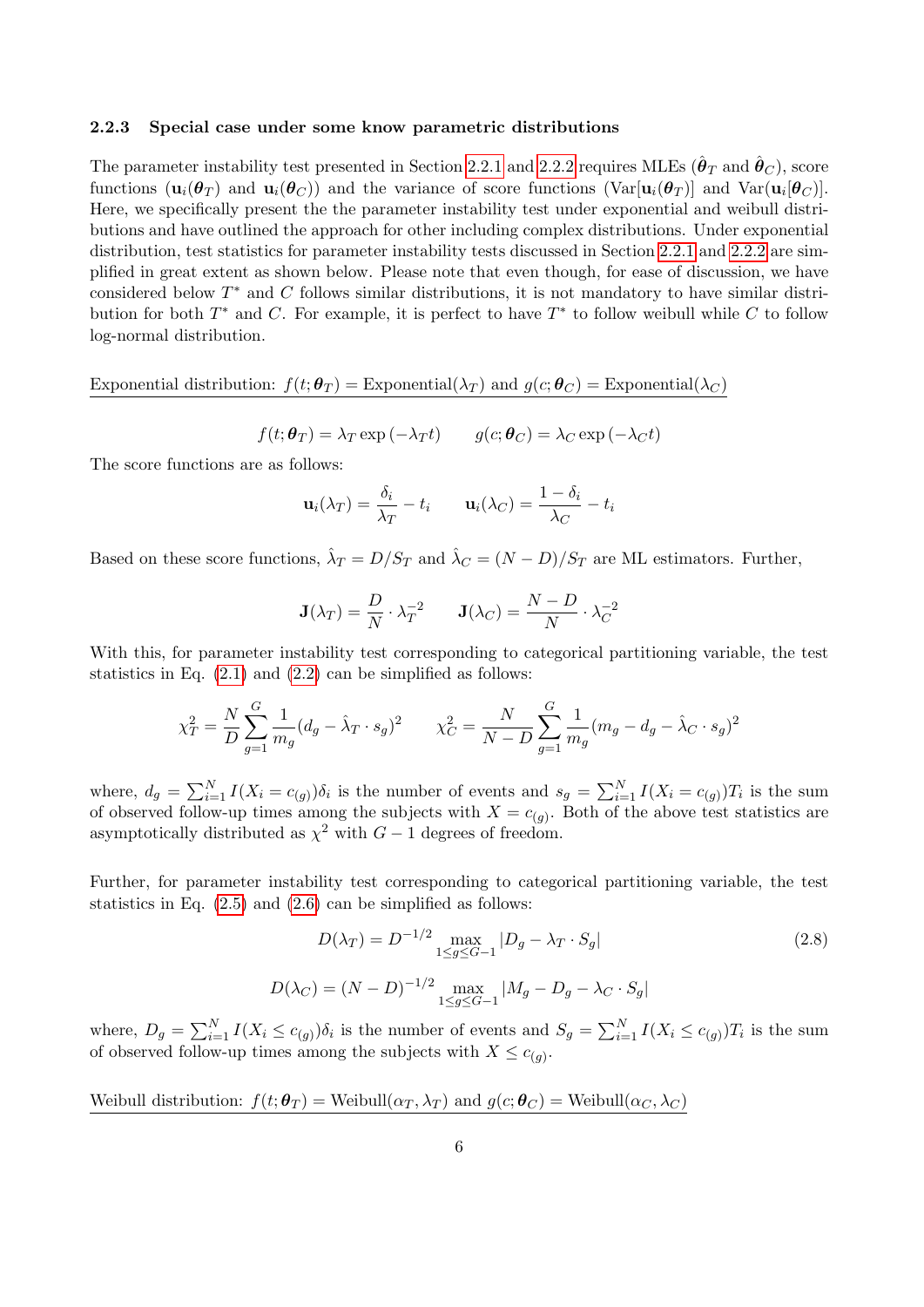$$
f(t; \boldsymbol{\theta}_T) = \alpha_T \lambda_T t^{\alpha_T - 1} \exp\left(-\lambda_T t^{\alpha_T}\right) \qquad g(c; \boldsymbol{\theta}_C) = \alpha_C \lambda_C t^{\alpha_C - 1} \exp\left(-\lambda_C t^{\alpha_C}\right)
$$

The score functions are as follows:

$$
\mathbf{u}_{i}(\boldsymbol{\theta}_{T}) = \begin{bmatrix} u_{i}(\alpha_{T}) \\ u_{i}(\lambda_{T}) \end{bmatrix} = \begin{bmatrix} \frac{\delta_{i}}{\alpha_{T}} + \delta_{i} \log t_{i} - \lambda_{T} t_{i}^{\alpha_{T}} \log t_{i} \\ \frac{\delta_{i}}{\lambda_{T}} - t_{i}^{\alpha_{T}} \end{bmatrix}
$$

$$
\mathbf{u}_{i}(\boldsymbol{\theta}_{C}) = \begin{bmatrix} u_{i}(\alpha_{C}) \\ u_{i}(\lambda_{C}) \end{bmatrix} = \begin{bmatrix} \frac{1-\delta_{i}}{\alpha_{C}} + (1-\delta_{i}) \log t_{i} - \lambda_{C} t_{i}^{\alpha_{C}} \log t_{i} \\ \frac{1-\delta_{i}}{\lambda_{C}} - t_{i}^{\alpha_{C}} \end{bmatrix}
$$

with corresponding variances as follows:

$$
\mathbf{J}(\boldsymbol{\theta}_{T}) = \begin{bmatrix} \frac{D}{N} \lambda_{T}^{-2} & \frac{1}{N} \sum_{i=1}^{N} t_{i}^{\alpha_{T}} \log t_{i} \\ \frac{1}{N} \sum_{i=1}^{N} t_{i}^{\alpha_{T}} \log t_{i} & \frac{D}{N} \alpha_{T}^{-2} + \lambda_{T} \sum_{i=1}^{N} t_{i}^{\alpha_{T}} (\log t_{i})^{2} \end{bmatrix}
$$

$$
\mathbf{J}(\boldsymbol{\theta}_{C}) = \begin{bmatrix} (1 - \frac{D}{N}) \lambda_{C}^{-2} & \frac{1}{N} \sum_{i=1}^{N} t_{i}^{\alpha_{C}} \log t_{i} \\ \frac{1}{N} \sum_{i=1}^{N} t_{i}^{\alpha_{C}} \log t_{i} & (1 - \frac{D}{N}) \alpha_{C}^{-2} + \lambda_{C} \frac{1}{N} \sum_{i=1}^{N} t_{i}^{\alpha_{C}} (\log t_{i})^{2} \end{bmatrix}
$$

Note that the ML estimators  $\hat{\lambda}_T$ ,  $\hat{\alpha}_T$ ,  $\hat{\lambda}_C$  and  $\hat{\alpha}_C$  have to be obtained iteratively. Now, the test statistics in  $(2.1)$ ,  $(2.2)$ ,  $(2.5)$  and  $(2.6)$  can be obtained plugging these expressions.

For other survival distributions the expression for MLEs, score functions and variance of score function can be obtained similarly as presented above. Unfortunately, it is not straightforward to obtain these expressions for some distributions (e.g., Log-normal). However, for many of these distributions, MLEs  $\hat{\theta}_T$  and  $\hat{\theta}_C$  along with  $\text{Var}(\mathbf{u}_i(\theta_T))$  and  $\text{Var}(\mathbf{u}_i(\theta_C))$  can be obtained from standard softwares. With this,  $\mathbf{J}(\boldsymbol{\theta}_T)$  and  $\mathbf{J}(\boldsymbol{\theta}_C)$  can be easily obtained as follows:  $\mathbf{J}(\boldsymbol{\theta}_T) = \text{Var}[\mathbf{u}_i(\boldsymbol{\theta}_T)] = \frac{1}{N} \text{Var}^{-1}[\hat{\boldsymbol{\theta}}_T]$ and  $\mathbf{J}(\boldsymbol{\theta}_C) = \text{Var}[\mathbf{u}_i(\boldsymbol{\theta}_C)] = \frac{1}{N} \text{Var}^{-1}[\hat{\boldsymbol{\theta}}_C]$ . One still have to obtain the expressions for score functions; however undubtedly that is a much simpler task and can be obtained relatively easily. Expressions of score function under log-normal and normal distribution is presented in Appendix C.

### <span id="page-6-0"></span>2.3 Extending for parameter instability for a multiple partitioning variables

In practice, we have multiple candidate partitioning variables. Let there be  $S$  partitioning variables:  $\{X_1, \ldots, X_S\}$ . Here the parameter instability test needs to be repeated for each candidate partitioning variables and the p-values corresponding to the individual partitioning variables should be adjusted using Hochberg's procedure [\(39\)](#page-20-0) or other similar procedure to maintain the overall type-I error at each split. The partitioning variable with minimum adjusted p-value should be selected for the splitting provided it is smaller than the overall type I error  $\alpha$ . The advantage of p-value approach is that it offers unbiased partitioning variable selection when the partitioning variables are measured at different scales [\(2\)](#page-18-0).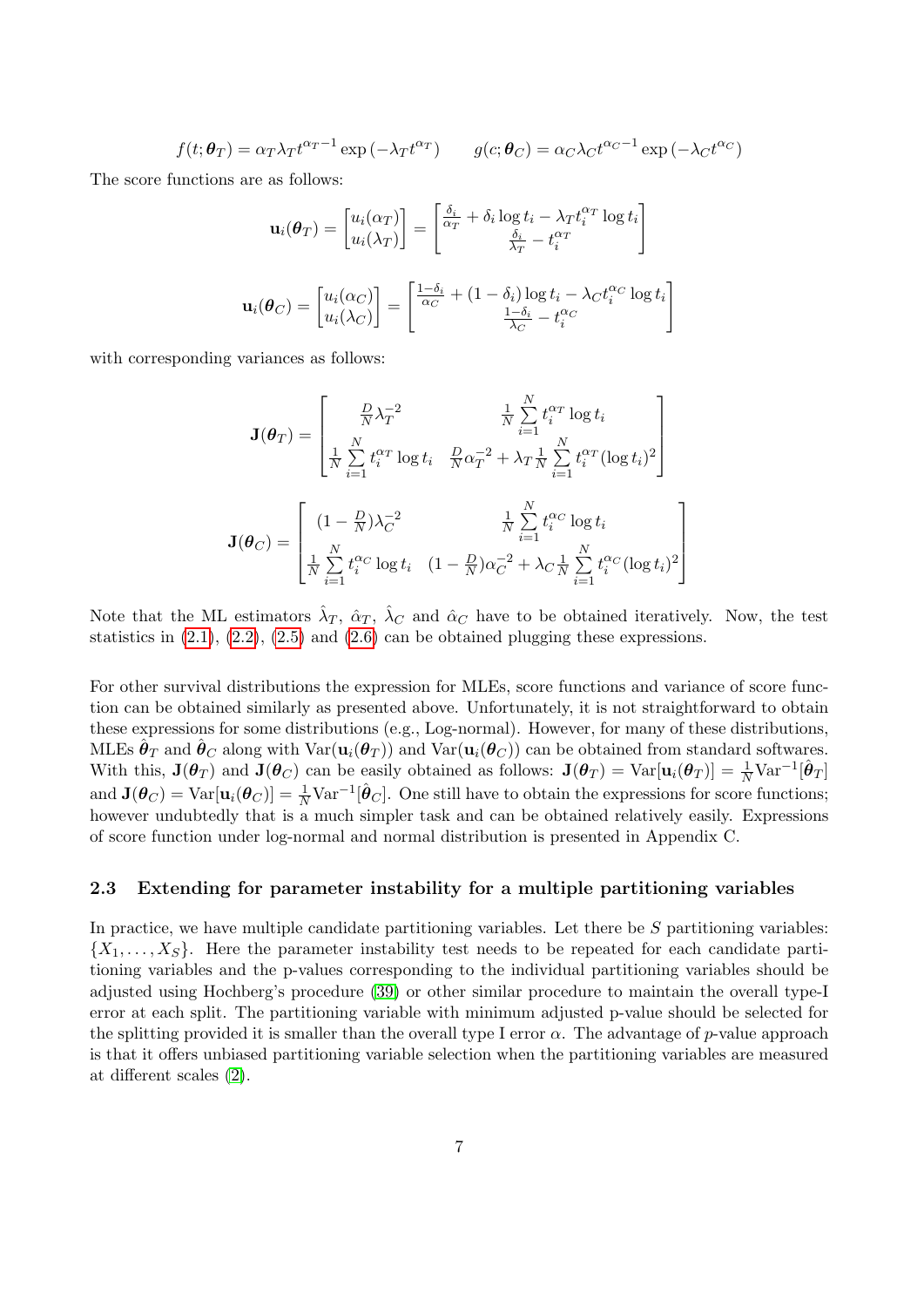### <span id="page-7-1"></span>2.4 Selecting of cut-off point of splitting variable

Once the splitting variable is selected, the split point can be identified based on any maximally chosen statistic such as log-rank, Wilcoxon-Gehan statistic, likelihood based deviance or exponential log-likelihood loss. However, Log-rank statistic seems to be most popular choice by far. Gordon and Olshen [\[15\]](#page-18-9) suggested the possibility of using the logrank statistic for splitting and also has been used in other survival tree algorithm (e.g., [19\)](#page-19-2). Use of log-rank test leads to a split which assures the best separation of the median survival times [\(16\)](#page-18-11). Further, log-rank statistic can be represented as linear function (and hence it is to update log-rank test statistic value at a given split point if it's value is known at previous splitting point); and, the log-rank statistic is stable (i.e. not highly variable) in presence of censoring [\(19\)](#page-19-2).

Remainder of this paragraph is described assuming log-rank statistic is used for identification of split point. If the selected splitting variable has stronger evidence of heterogeneity in event time distribution (i.e. p−value from testing  $\phi_T$  is smaller than p−value from testing  $\phi_C$ ) then the standard log-rank test is carried out at each splitting point. However, if the selected splitting variable has stronger evidence of heterogeneity in censoring time (i.e. p–value from testing  $\phi_C$  is smaller than p–value from testing  $\phi_T$ ) distribution then the log-rank test is carried out to compare censoring distribution (i.e. considering censoring as event) at each splitting point. In either case, the best splitting point,  $c^*$ , is the split such that

$$
LR(c^*) = \max_{c \in S_c} LR(c)
$$

where,  $LR(c)$  is the standardized two-sample log-rank test statistic at split point c and  $S(c)$  is the set of all split point of the splitting variable.

# <span id="page-7-0"></span>3 Construction of tree: SurvCART Algorithm

The proposed SurvCART algorithm constructs survival tree in following steps:

- Step 1. (Selection of splitting variable) Perform the parameter instability test for each candidate partitioning variables as explained in section [2.2.](#page-3-1) Stop if no partitioning variable is significant at level  $\alpha$ . Otherwise, choose the partitioning variable with the smallest p-value and proceed to Step 2.
- Step 2. (Selection of splitting point) Consider all cut-off points of the chosen covariate. At each cut-off point, calculate the log-rank statistics value (or other maximally chosen statistic, if logrank statistic is not appropriate). If the censoring distribution was found more heterogeneous compared to time to event distribution for the chosen partitioning variable selected in previous step, compute the logrank test statistic assuming censoring as event; otherwise compute the regular logrank test statistic. Choose the cut-off value that provides the maximum value (see Section [2.4\)](#page-7-1).
- Step 3. Follow the Steps 1-2 until no covariate founds to be significant through instability test.

The algorithm is also displayed in Figure [1.](#page-8-1) Improvement in survival tree can be quantified using the likelihood based criteria such as AIC and decision on pruning of tree can be driven by adding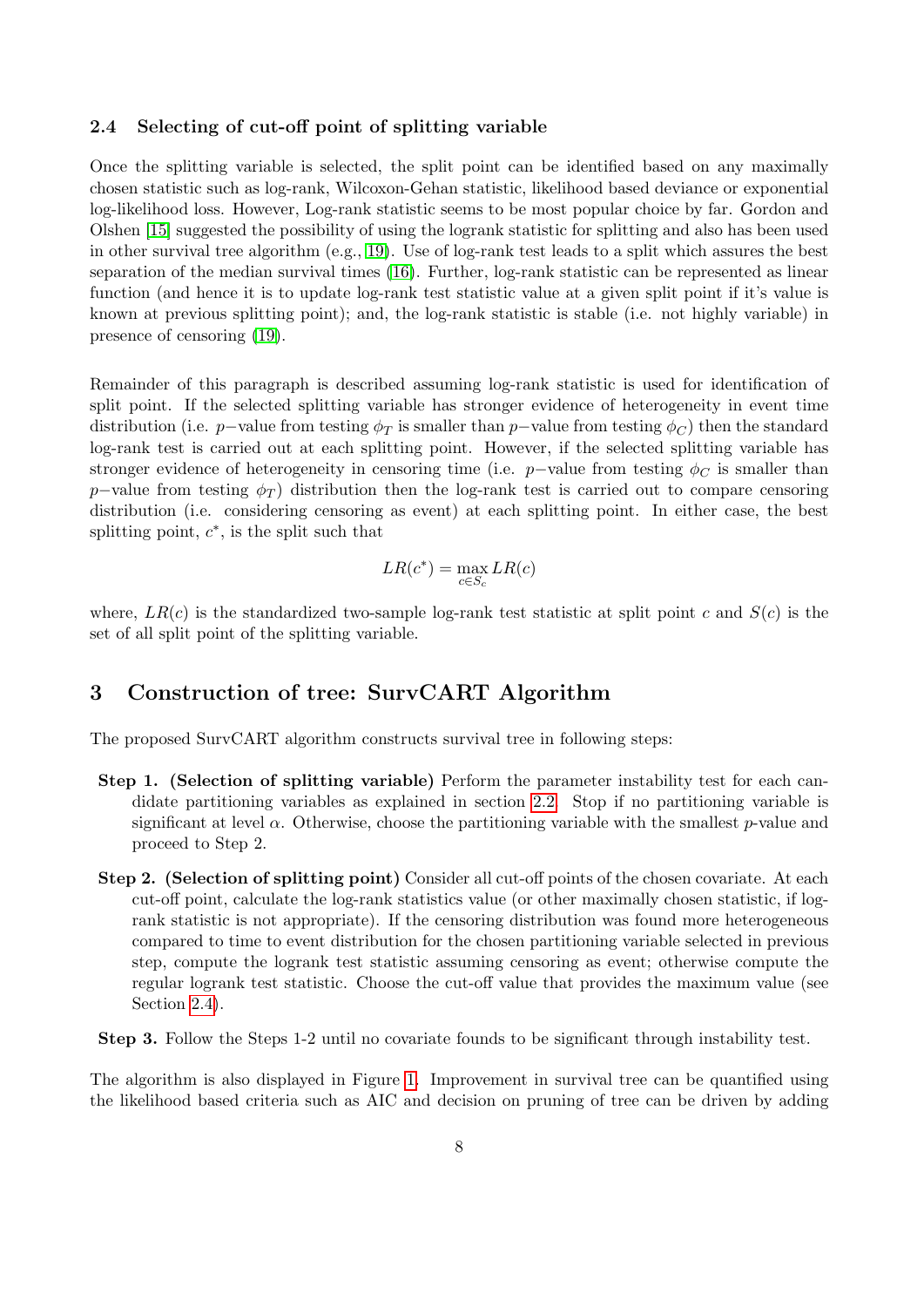<span id="page-8-1"></span>

Figure 1: SurvCART algorithm

some penalty for every branch added to the tree as discussed in [\(13\)](#page-18-7).

An important question may arise when constructing survival tree using SurvCART algorithm about the choice of the distributions for  $T^*$  and  $C$ . In absence of any prior knowledge of distribution we recommend either using very flexible distribution such as Weibull distribution. Another recommendation is to construct tree assuming several distributions for  $T^*$  and  $C$  and then compare the log-likelihood or AIC of the final tree to select the distributions for  $T^*$  and C. We have compared the AIC of survival tree from SurvCART algorithm with correctly specified model against the misspecified model (Section [4.2\)](#page-10-0). The simulation results presented in Section [4.2](#page-10-0) also suggests that SurvCART algorithm performs relatively better than the other method, even with mis-specified time to event distribution. The use of AIC is also illustrated in our example in Section [5.](#page-14-0)

# <span id="page-8-0"></span>4 Simulation

We have explored the performance of instability test for continuous partitioning variables and the performance of proposed SurvCART algorithm as a whole through simulation studies. In each of the following simulations both the survival times and censoring times were generated from exponential distribution under independent censoring.

### <span id="page-8-2"></span>4.1 Performance of instability test with continuous partitioning variable

This section is targeted to explore the size and power of parameter instability test for continuous variable as described in Section [2.2.](#page-3-1)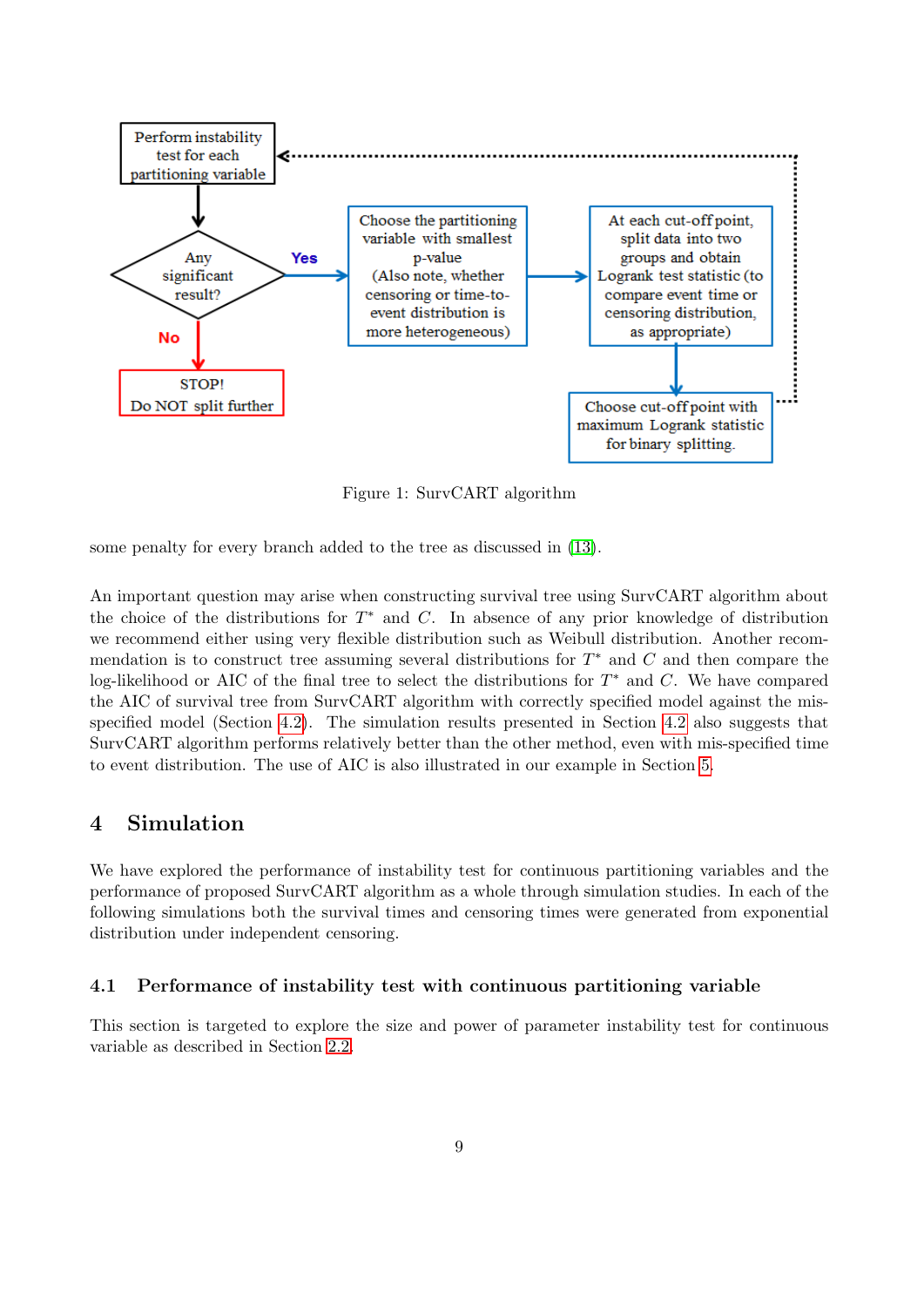<span id="page-9-1"></span>Table 1: Size of proposed parameter instability test for continuous partitioning variable at 5% level of significance via simulation as discussed in Section [4.1.1.](#page-9-0) The results are summarized based on 10, 000 simulations.

|             |                | $(\%)$<br>Size<br>of test |           |           |              |            |            |  |  |  |
|-------------|----------------|---------------------------|-----------|-----------|--------------|------------|------------|--|--|--|
| $\lambda_T$ | Censoring rate | $N=50$                    | $N = 100$ | $N = 200$ | $= 400$<br>N | $N = 1000$ | $N = 2000$ |  |  |  |
| 1/20        | 10%            | 2.23                      | 3.09      | 3.67      | 3.98         | 4.93       | 4.85       |  |  |  |
|             | 25%            | 2.76                      | 3.09      | 3.97      | 4.23         | 4.73       | 4.65       |  |  |  |
|             | 40\%           | 2.74                      | 3.25      | 4.04      | 4.13         | 4.56       | 4.45       |  |  |  |
|             | 60%            | 3.14                      | 3.46      | 3.55      | 4.58         | 4.47       | 4.60       |  |  |  |
| 1/40        | $10\%$         | 2.19                      | 3.06      | 3.66      | 3.94         | 4.94       | 4.83       |  |  |  |
|             | 25%            | 2.78                      | 3.09      | 4.01      | 4.25         | 4.73       | 4.62       |  |  |  |
|             | 40\%           | 2.67                      | 3.31      | 4.04      | 4.18         | 4.51       | 4.47       |  |  |  |
|             | 60%            | 3.14                      | 3.36      | 3.49      | 4.55         | 4.47       | 4.64       |  |  |  |

#### <span id="page-9-0"></span>4.1.1 Size of the test

In order to examine the size of the test, survival times were generated from exponential distribution with hazard rate remain constant for entire population and independent of covariate value X. Precisely, survival times  $(T^*)$  and censoring times  $(C)$  for N subjects were generated independently from exponential distributions with parameters  $\lambda_T$  and  $\lambda_C$ , respectively. Follow-up time (T), were calculated as min  $\{T^*, C\}$ . The size of test was explored for each of the combinations of  $\lambda_T$  (1/20 or 1/40), censoring rate (10% to 60%) and N (50 to 2000). For each combination,  $\lambda_C$  were determined from the following formula:  $E(\delta) = \frac{\lambda_T}{\lambda_T}$  $\frac{\lambda_1}{\lambda_1 + \lambda_2}$ , where  $E(\delta)$  indicates the expected censoring rate. In each simulation, the observations for covariate X were generated from uniform $(0, 10)$  for half of the patients and from uniform $(10, 20)$  for half of the remaining patients. For each combination,  $10,000$ replicates were generated, the test statistic  $D(\lambda_T)$  (see Eq. [\(2.8\)](#page-5-0)) were generated for each replicate and size of the test was determined as proportion of  $D(\lambda_T)$  exceeds the 95th percentile of its limiting distribution.

The size of the test for parameter instability test assuming exponential distribution for both  $T^*$  and  $C$  are summarized in Table [1.](#page-9-1) The size of the test approaches to the nominal significance level of  $5\%$  with the increase in the sample size N, and it becomes very close to nominal level. The test is under-sized for smaller sample sizes; however, the reduced size has been also reported in other tests [e.g., Kolmogorov Smirnov test for normality] based on the Brownian Bridge process [\(32–](#page-19-12)[34\)](#page-19-13). The censoring rate or event time distribution does not seem to influence the size of the test.

#### 4.1.2 Power

In this simulation, survival times were generated with hazard rate that varied with the covariate value X. We considered the population consists of following two subgroups with differential survival rate. Survival times  $(T^*)$  were generated from exponential distribution with hazard rate as  $\lambda_{T1}$  and  $\lambda_{T2}$ , in subgroup 1 and subgroup 2, respectively. Censoring distribution were assumed same in both the subgroups; censoring times  $(C)$  were generated from exponential $(\lambda_C)$ . Covariates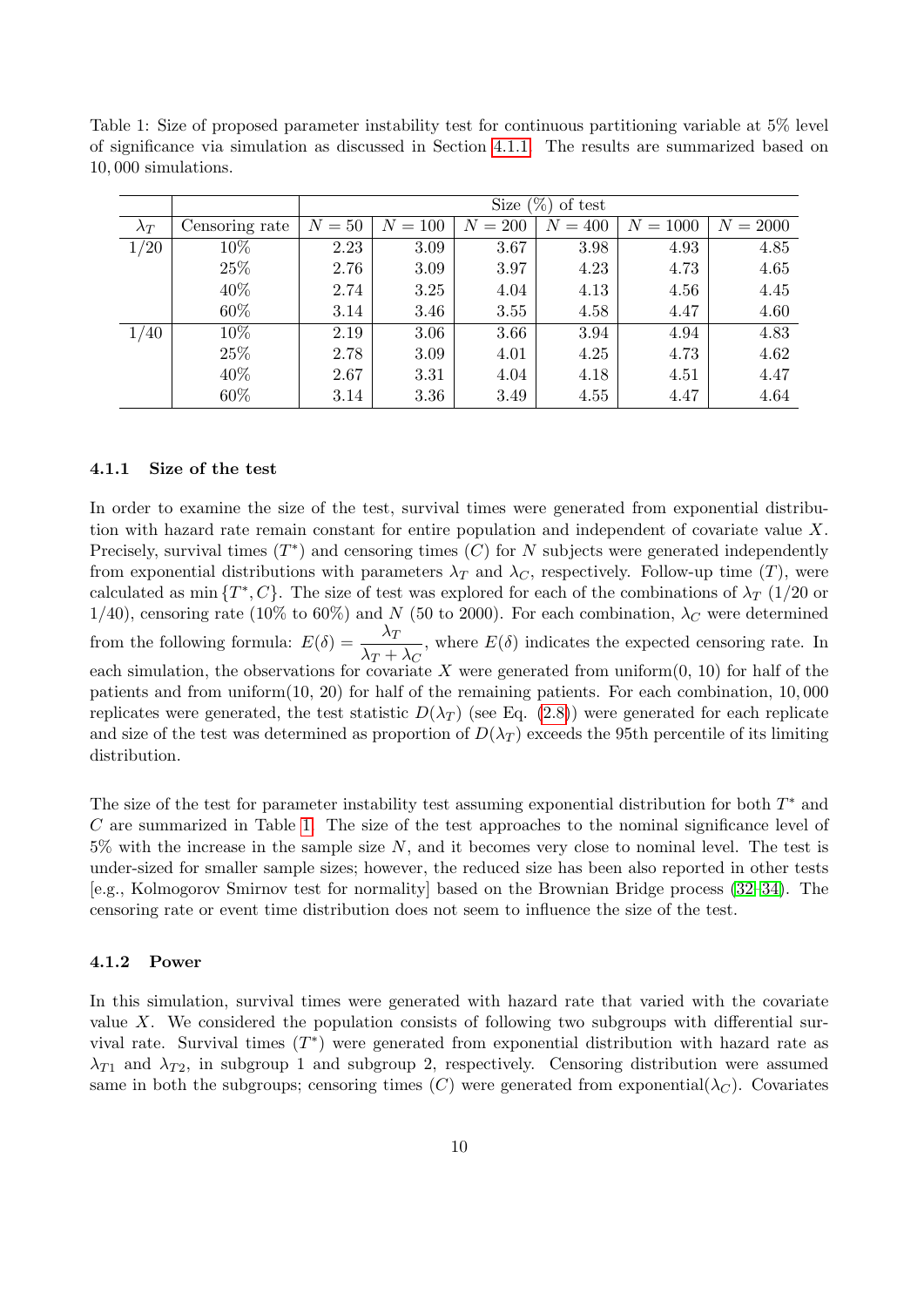|    |                |                | Censoring   |              |           |           |           |            |            |            |  |
|----|----------------|----------------|-------------|--------------|-----------|-----------|-----------|------------|------------|------------|--|
|    | Event rates    |                | rates       | Power $(\%)$ |           |           |           |            |            |            |  |
|    |                |                |             | $N1 = 25$    | $N1 = 25$ | $N1 = 50$ | $N1 = 50$ | $N1 = 100$ | $N1 = 200$ | $N1 = 400$ |  |
|    | $\lambda_{T1}$ | $\lambda_{T2}$ | $\lambda_C$ | $N2 = 25$    | $N2 = 25$ | $N2 = 50$ | $N2 = 75$ | $N2 = 100$ | $N2 = 200$ | $N2 = 400$ |  |
| #1 | 1/20           | 1/30           | 1/30        | 11.1         | 12.7      | 21.9      | 24.9      | 44.2       | 76.1       | 97.1       |  |
| #2 | 1/20           | 1/40           | 1/30        | 27.7         | 30.7      | 54.7      | 63.1      | 87.1       | 99.5       | >99.9      |  |
| #3 | 1/20           | 1/50           | 1/40        | 49.4         | 56.1      | 84.9      | 90.7      | 99.3       | >99.9      | >99.9      |  |
| #4 | 1/20           | 1/60           | 1/50        | 69.7         | 76.8      | 96.3      | 98.7      | >99.9      | >99.9      | >99.9      |  |

<span id="page-10-1"></span>Table 2: Power (%) of parameter instability test with continuous partitioning variable at 5% level of significance via simulation described in Section [4.1.](#page-8-2) N1 and N2 represent number of subjects come from event time distribution with hazard rate  $\lambda_1$  and  $\lambda_2$ , respectively.

values were generated from Uniform $(0, 10)$  in subgroup 1 and from Uniform $(10, 20)$  in subgroup 2. In each simulation replicate,  $N1 + N2$  observations were generated of which N1 values belongs to subpopulation 1 and remaining N2 values came from subpopulation 2. We set the value of  $\lambda_{T1}$ at 1/20. The values of  $\lambda_{T2}$  (1/20, 1/30, 1/40 or 1/60),  $\lambda_C$  (1/30, 1/40, or 1/50), N1 (25 to 400) and  $N2$  (25 to 400) were varied in the simulation. For each combination, 10,000 replicates were generated, the test statistic  $D(\lambda_T)$  (see Eq. [\(2.8\)](#page-5-0)) were generated for each replicate and power of the test was determined as proportion of  $D(\lambda_T)$  exceeds the 95th percentile of it limiting distribution.

The observed power based on 10,000 simulation are displayed in Table [2.](#page-10-1) Power of the test is improved as the difference between  $\lambda_{T1}$  and  $\lambda_{T2}$  gets bigger and bigger. For example, even with sample size of 50, the observed power is close to 70% when the median survival time is improved by 200% (see scenario #4 in Table [2\)](#page-10-1). There is also gradual increase observed power of the test with the increase in sample size. However, the test is mildly conservative when sample size is small and  $\lambda_{T2}$  is close to  $\lambda_{T1}$ .

### <span id="page-10-0"></span>4.2 Performance of SurvCART algorithm for survival data

In this simulation, our goal is to assess the performance of SurvCART algorithm in comparison to other survival tree algorithms in truly heterogeneous population. Survival tree according to Surv-CART algorithm were constructed assuming correctly and mis-specified time to event distribution and with or without considering heterogeneity in censoring distribution. Performance of SurvCART algorithm was compared with the ctree algorithm [\(2\)](#page-18-0) for construction of survival tree, martingale residual based survival trees [\(3\)](#page-18-12) and relative-risk tree [\(4\)](#page-18-10). The survival tree according to ctree algorithm was obtained using partykit package in R [\(36\)](#page-20-1). Martingale residual based survival tree and relative risk tree was obtained using rpart package in R [\(37\)](#page-20-2). We did not consider other algorithm such as the RECPAM algorithm [\(5\)](#page-18-2) for comparison since no R function implementing these methods were available at the time of writing this article.

Data for each individual consisted of survival time, an indicator of censoring and three relevant covariates according to which event time and censor time distributions were assumed to vary: one dichotomous variable  $(X1)$  and two continuous variables  $(X2 \sim \text{uniform}(0, 100), X3 \sim \text{uniform}(0, 5)).$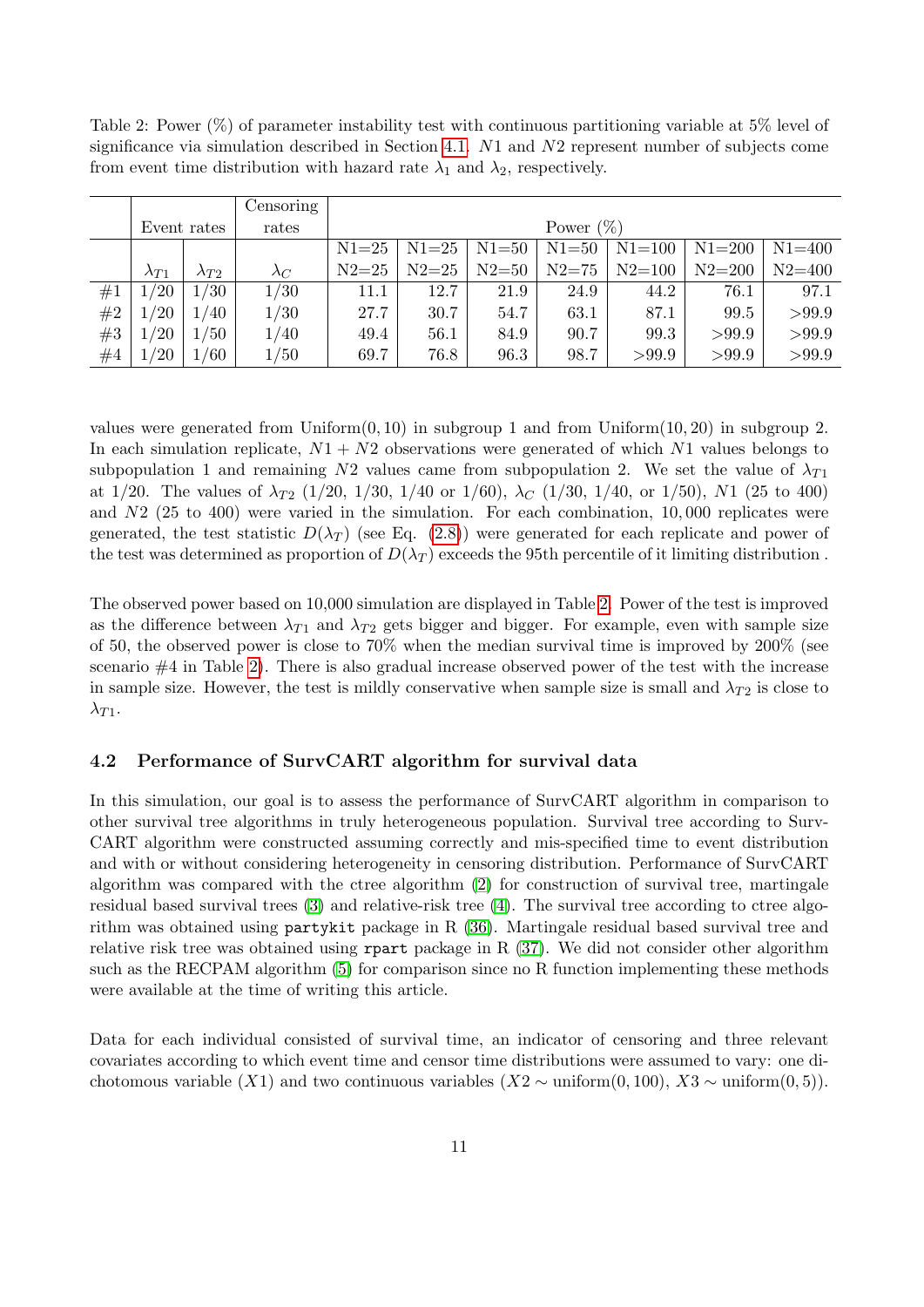<span id="page-11-0"></span>

Figure 2: True tree structure for the simulation described in section [4.2.](#page-10-0) There are only 3 subgroups when heterogeneity in censoring distribution is ignored - subgroup 1, subgroup 2 and combined subgroups of 3 and 4. When we have 4 subgroups when heterogeneity in both time to event and censoring distribution are considered.

In addition, we also considered three nuisance covariates (i.e., related to neither event time nor censoring time distributions): one continuous variable  $(X4 \sim \text{uniform}(0, 100))$ , one dichotomous variable  $(X5)$  with probability of 0.5 for success, and one categorical variable with 6 levels  $(X6)$  with equal probabilities for each categories. Overall the simulation was designed to generate data from a heterogeneous population with four subgroups characterized by covariates  $X1$ ,  $X2$  and  $X3$  as displayed in Figure [4.2.](#page-10-0) Of these 4 subgroups, subgroups 3 and 4 are similar in terms of time to event distribution, but are heterogeneous in terms of censoring distribution. That is, there are only 3 subgroups if we ignore heterogeneity in censoring distribution. However, when consider heterogeneity in both time to event and censoring distribution there are 4 subgroups in the true model. In each subgroup, both the survival times and censoring times were generated from the respective exponential distribution with specfied  $\lambda_T$  and  $\lambda_C$  (Figure [4.2\)](#page-10-0).

We employed the following criteria for evaluating performance for each simulated dataset:

$$
\%\text{Difference from perfect tree} = \frac{\text{MAD}_{\text{fitted tree}} - \text{MAD}_{\text{perfect tree}}}{\text{MAD}_{\text{perfect tree}}} \times 100
$$

where MAD<sub>perfect</sub> tree and MAD<sub>fitted</sub> tree are the mean absolute deviation (MAD) estimated  $\lambda$ 's under "perfect tree" and fitted tree, respectively. We have introduced the notion of "perfect tree" to indicate a tree when all the subjects are classified perfectly according to the true tree structure (i.e. the tree structure displayed in Figure [2\)](#page-11-0). The mean absolute deviations (MAD) in  $\lambda_T$  and  $\lambda_C$  in kth subgroups of the dataset after fitting survival tree were calculated as follows:

$$
\text{MAD}(\hat{\lambda}_T) = \frac{1}{N_k} \frac{\sum_{j \in S_k} |\lambda_{T,k} - \hat{\lambda}_{T,j}|}{\lambda_{T,k}} \qquad \text{MAD}(\hat{\lambda}_C) = \frac{1}{N_k} \frac{\sum_{j \in S_k} |\lambda_{C,k} - \hat{\lambda}_{C,j}|}{\lambda_{C,k}}
$$

where  $\lambda_{T,k}$  and  $\hat{\lambda}_{T,j}$  are the estimated and true values of  $\lambda$  in the kth subgroup.  $\hat{\lambda}_{T,j}$ 's and  $\hat{\lambda}_{C,j}$ 's are the maximum likelihood estimate of  $\lambda_T$  and  $\lambda_C$ , respectively, obtained from the subgroup it belonged to after fitting the survival tree.  $S_k$  is the set of indices for all individuals in the kth subgroup.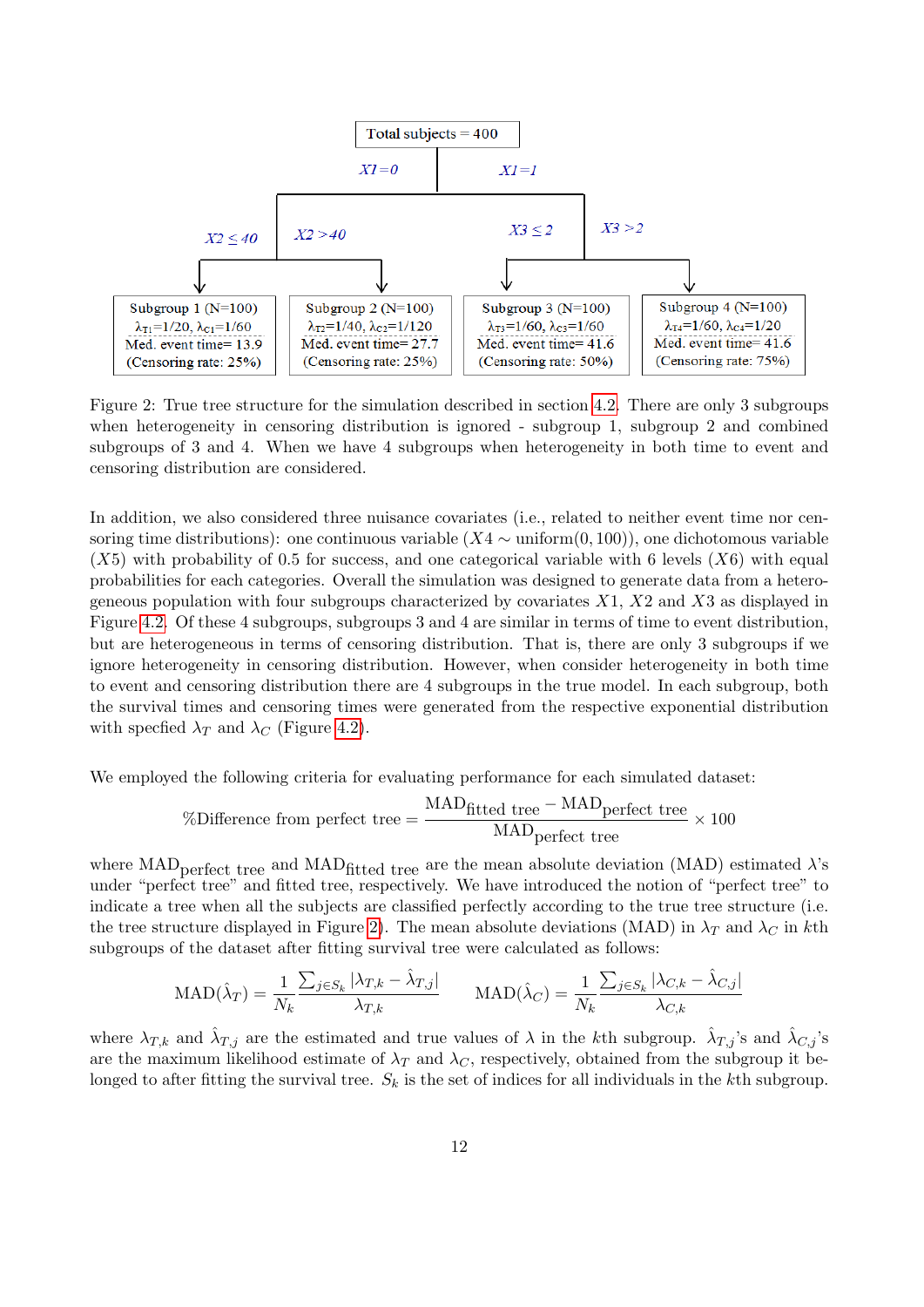<span id="page-12-0"></span>

Figure 3: Number of tree nodes estimated by SurvCART algorithm and other tree fitting algorithms as described in Section [4.2.](#page-10-0) The dotted line indicates the true number of nodes equal to 4. SurvCART algorithms were fitted with specified distributions for  $T^*$  and C. However, in SurvCART(Exp, NA) heterogeneity only in distribution for  $T^*$  (but not in distribution of  $C$ ) were considered.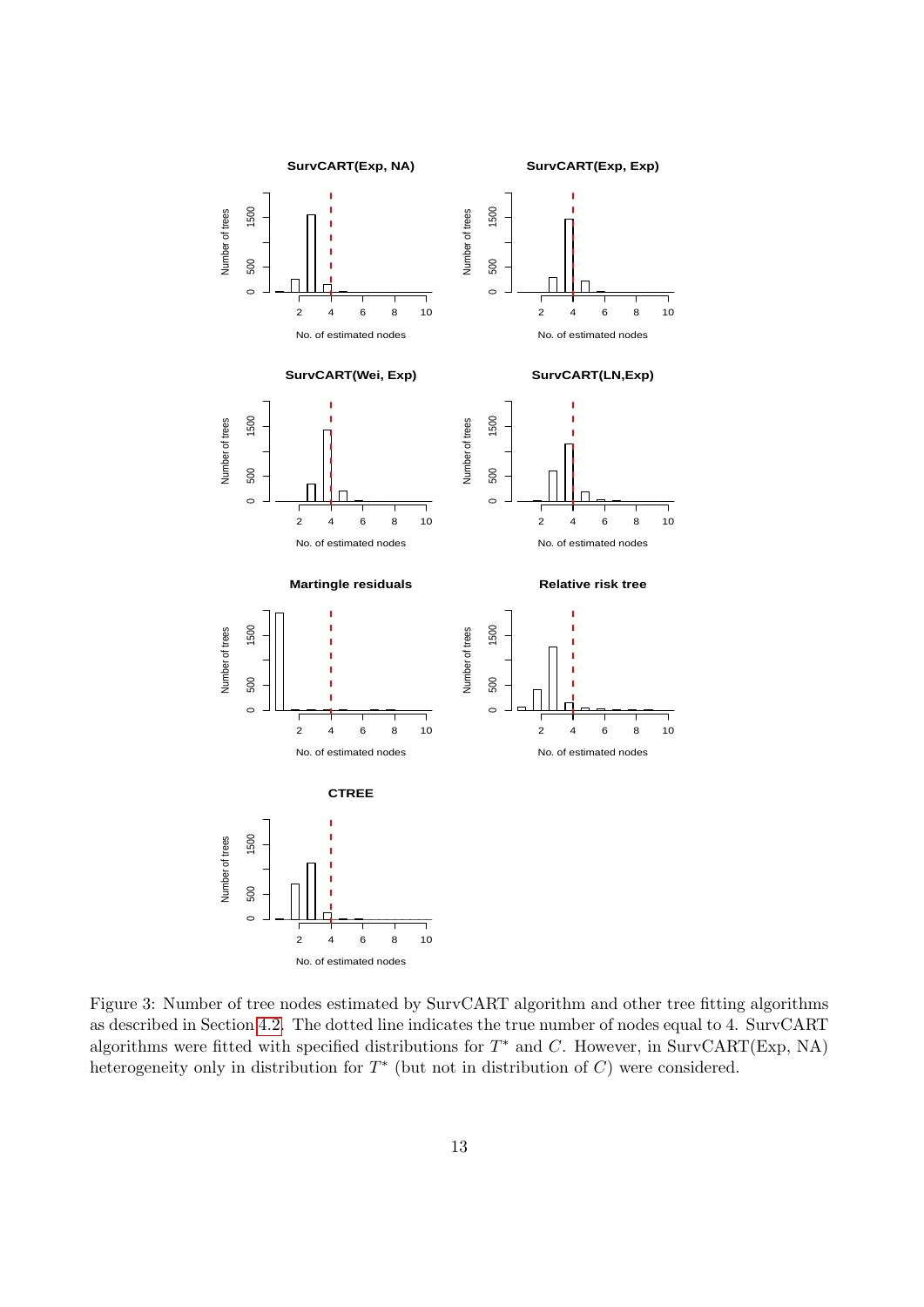|                                  | Median | Proportion(%) of survival trees with<br>extracted subgroups |          |    |       |          |                | Median<br>$\text{MAD}(\lambda)$ |             | Median<br>$\Delta \text{MAD}(\lambda)$ |             |             |
|----------------------------------|--------|-------------------------------------------------------------|----------|----|-------|----------|----------------|---------------------------------|-------------|----------------------------------------|-------------|-------------|
|                                  | nodes  |                                                             | 2        | 3  | $4^*$ | 5        | $6-7$          | > 8                             | $\lambda_T$ | $\lambda_C$                            | $\lambda_T$ | $\lambda_C$ |
| Perfect tree <sup>1</sup>        |        |                                                             |          |    |       |          |                |                                 | 1.08        | 0.97                                   |             |             |
| SurvCART(Exp, NA)                | 3      | $\langle \ \vert$                                           | 13       | 78 | 7     | $\leq 1$ | < 1            |                                 | 1.33        | 3.74                                   | 15.78       | 286.71      |
| SurvCART(Exp, Exp)               | 4      |                                                             |          | 14 | 73    | 11       | < 1            |                                 | 1.49        | 1.16                                   | 25.30       | 9.48        |
| SurvCART(Wei, Exp)               | 4      |                                                             | $\leq 1$ | 17 | 71    | 10       | < 1            |                                 | 1.53        | 1.17                                   | 28.05       | 10.56       |
| SurvCART(LN, Exp)                | 4      |                                                             | $\lt 1$  | 31 | 58    | 9        | $\mathcal{D}$  |                                 | 1.87        | 1.23                                   | 53.74       | 19.76       |
| ctree <sup>2</sup>               | 3      | $\langle \ \ \rangle$                                       | 35       | 57 | 7     | $<$ 1    | $<$ 1          |                                 | 2.05        | 3.97                                   | 64.68       | 294.11      |
| Martingle residuals <sup>3</sup> |        | 98                                                          | ✓        |    |       | $<\,1$   | $<$ 1          | < 1                             | 4.08        | 4.50                                   | 285.22      | 363.01      |
| Relative Risk tree <sup>4</sup>  | 3      | 3                                                           | 21       | 64 | 8     | 2        | $\overline{2}$ |                                 | 1.57        | 3.84                                   | 35.26       | 294.05      |

<span id="page-13-0"></span>Table 3: Comparison of SurvCART algorithm with the other tree fitting algorithms as described in Section [4.2](#page-10-0)

Simulation results are based on 2,000 simulated datasets

\*True number of node was 4.

MAD( $\lambda$ ): absolute deviation in estimation of  $\lambda$ ;  $\Delta \text{MAD}(\lambda)$ : %Increase in  $\text{MAD}(\lambda)$  from perfect tree.

<sup>1</sup>When all the subjects are classified perfectly according to the the true tree structure.

SurvCART algorithms were fitted with specified distributions for  $T^*$  and C. However, in SurvCART(Exp, NA) heterogeneity only in distribution for  $T^*$  (but not in distribution of  $C$ ) were considered.

<sup>2</sup>fitted with ctree function in partykit package.

<sup>3</sup>fitted with rpart package; R-code: rpart(martingle-residual ∼X1+X2+X3+X4+X5+X6)

<sup>4</sup>fitted with rpart package; R-code: rpart(Surv(timevar, censorvar) ∼ X1+X2+X3+X4+X5+X6)

The simulation results comparing SurvCART with the other existing algorithms are summarized in Table [3,](#page-13-0) Table [4](#page-14-1) and Figure [3](#page-12-0) based on 2,000 simulations. The SurvCART(Exp, NA) that considered only heterogeneity in time to event distribution (assuming exponential distribution), but not in censoring distribution, identified 3 subgroups in 78% case (Table [3,](#page-13-0) Figure [3\)](#page-12-0). This is consistent with the fact that there were only 3 subgroups when heterogeneity in censoring is ignored - subgroup 1, subgroup 2 and combined subgroup 3 and 4 (see Figure [2\)](#page-11-0). SurvCART(Exp, NA) also correctly identified X1 as the first splitting variable in  $94\%$  cases and X2 as the second splitting variable in 86% cases, consistent with the true model ignoring heterogeneity (Table [4\)](#page-14-1).

Survival tree considering heterogeneity in both time to event and censoring distributions according to SurvCART algorithm were fitted assuming exponential (SurvCART(Exp, Exp)), weibull (Surv-CART(Wei, Exp)) and log normal (SurvCART(LN, Exp)) time to event distribution. In all these three cases exponential censoring distribution were considered. Note that time to event and censoring distribution are correctly specified in SurvCART(Exp, Exp). SurvCART(Wei, Exp) is also consistent with the true data generating mechanism given that exponential is a special case of weibull distribution. However, time to event distribution was mis-specified in SurvCART(LN, Exp). Surv-CART(Exp, Exp), SurvCART(Wei, Exp) and SurvCART(LN, Exp) extracted 4 subgroups in 73%, 71% and 58% cases (Table [3,](#page-13-0) Figure [3\)](#page-12-0). When comparing to other survival tree methods, both the ctree and relative risk tree algorithms extracts 3 subgroups on average. Unlike SurvCART algorithm, these two methods are designed to extract subgroups based on heterogeneity of only time-to-event distribution and probably due to this reason cannot distinguish the Subgroups 3 and Subgroups 4. Therefore, it would be more appropriate to compare ctree and relative risk tree method with Surv- $CART(Exp, NA)$ . These two methods extracts exactly 3 subgroups in 57% and 64% cases respectively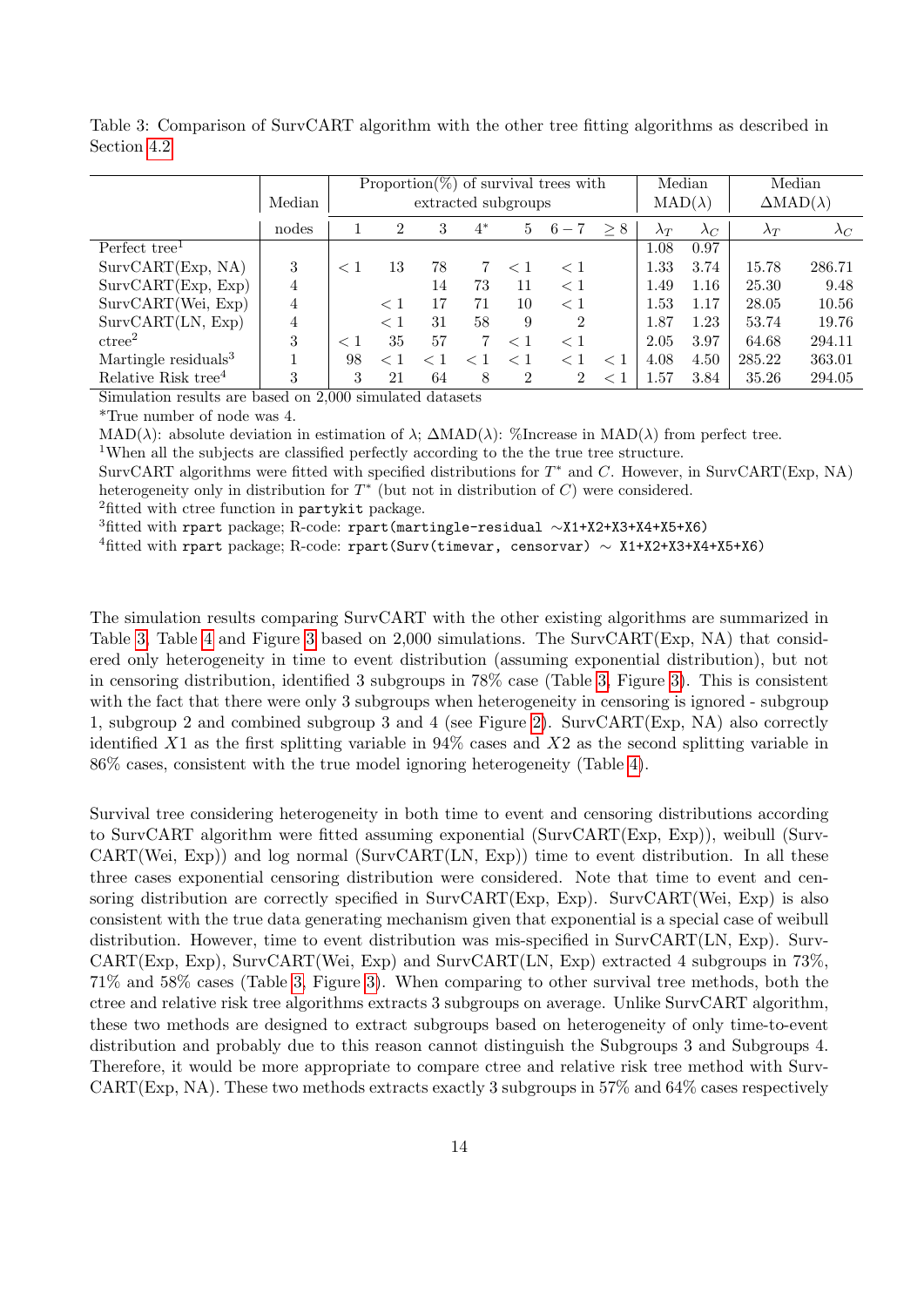<span id="page-14-1"></span>Table 4: Evaluation of performance SurvCART algorithm under mis-specification of time to event and censoring distribution as described in Section [4.2](#page-10-0)

|                    |                   | Proportion $(\%)$ of survival trees with |                                      |                                      |                                              |  |  |  |  |  |  |
|--------------------|-------------------|------------------------------------------|--------------------------------------|--------------------------------------|----------------------------------------------|--|--|--|--|--|--|
|                    | Median<br>AIC     | $X1$ as first<br>splitting               | $X2$ as first or<br>second splitting | $X3$ as first or<br>second splitting | Selection of splitting<br>variable identical |  |  |  |  |  |  |
|                    | $(\text{tree})^1$ | variable                                 | variable                             | variable                             | to true tree                                 |  |  |  |  |  |  |
| SurvCART(Exp, NA)  | $-1705.34$        | 94.40                                    | 85.65                                | 1.15                                 | 0.65                                         |  |  |  |  |  |  |
| SurvCART(Exp, Exp) | $-1620.94$        | 97.20                                    | 82.55                                | 98.65                                | 81.10                                        |  |  |  |  |  |  |
| SurvCART(Wei, Exp) | $-1626.88$        | 96.95                                    | 79.75                                | 98.10                                | 77.85                                        |  |  |  |  |  |  |
| SurvCART(LN, Exp)  | $-1655.44$        | 97.05                                    | 63.90                                | 98.45                                | 62.75                                        |  |  |  |  |  |  |

Simulation results are based on 2,000 simulated data sets

<sup>1</sup>AIC from Cox regression model for tree structure (i.e., stratified Cox model with subgroups as strata). SurvCART algorithms were fitted with specified distributions for  $T^*$  and C. However, in SurvCART(Exp, NA) heterogeneity only in distribution for  $T^*$  (but not in distribution of  $C$ ) were considered.

based on heterogeneity of time-to-event distribution in comparison to 78% cases in SurvCART(Exp, NA). Interestingly, use of permutation based test in ctree algorithm does not make any improvement when compared to ctree algorithm, possibly due to the well known conservatism of permutation based tests [\(29\)](#page-19-9).

In terms of metric  $MAD(\lambda)$  and  $\Delta MAD(\lambda)$ , all four SurvCART algorithms seem to work better than the other tree methods indicating that subgroup identification is relative more accurate with SurvCART algorithm (Table [3\)](#page-13-0). In terms of selection of splitting variable in SurvCART(Exp, Exp), SurvCART(Wei, Exp) and SurvCART(LN, Exp):  $X1$  was selected as first splitting variable in 97% of cases;  $X2$  was selected as second splitting variable in 83%, 80% and 64% cases, respectively;  $X3$ was selected as second splitting variable in  $>98\%$  of cases. Most importantly, these three algorithms identified the correct tree (only accounting for splitting variable, but not cut-off point) in 81%, 78% and 63% cases (Table [4\)](#page-14-1). All these results suggests that SurvCART algorithm performs relatively better than the other methods, even with mis-specified time to event distribution. However, correct specification of underlying distribution indeed improves the performance of SurvCART algorithm. In our simulation, we observed the AIC of constructed tree (obtained from Cox model with subgroups as strata) is higher when underlying model is correctly specified (Table [4\)](#page-14-1). This suggests AIC can be appropriately used in choosing the underlying distribution to construct survival tree using SurvCART algorithm.

# <span id="page-14-0"></span>5 Application

We have applied SurvCART algorithm on the *recurrence free survival* (RFS) time originated from prospective randomized clinical trial conducted by German Breast Cancer Study Group (GBSG) [\(38\)](#page-20-3). The purpose was to evaluate the effect of prognostic factors on RFS time among node positive breast cancer patients receiving chemotherapy in adjuvant setting. RFS was defined as time from mastectomy to the first occurrence of either recurrence, contralateral or secondary tumor, or death. The dataset was accessed from ipred package in R. The available dataset contains observation on RFS follow up time (with censoring status) from 686 breast cancer patients along with information on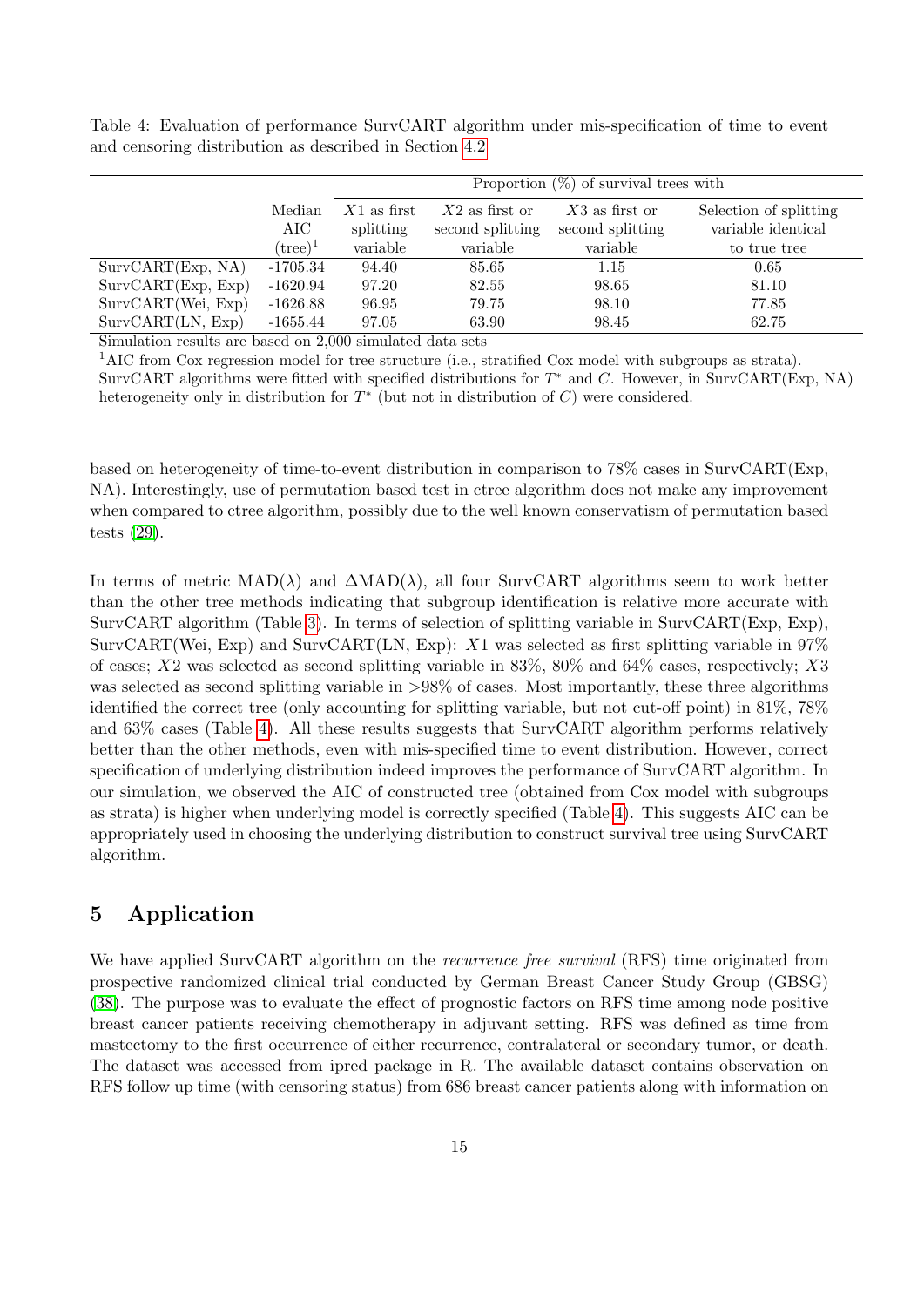several prognostic variables including hormonal therapy (yes/no), age, menopausal status (Pre/post), tumor size, tumor grade (I/II/III), number of positive nodes, level of progesterone receptor (PR) and level of estrogen receptor. For details about the conduct of the study, please refer to Schumacher et al. [\(38\)](#page-20-3). The median RFS time based on entire 686 patients was 60 months with total of 299 reported RFS events. Subgroup analysis [\(38\)](#page-20-3) and survival tree analysis using ctree algorithm [\(2\)](#page-18-0) were carried out on the data from this study earlier.

For the construction of survival tree we used all the above mentioned prognostic variables as partitioning variables. We have fitted SurvCART algorithm assuming weibull, exponential and log-normal distributions for  $T^*$  and C. SurvCART algorithm was applied with the following specifications: (1) the significance level for individual instability test was set to  $10\%$ ,  $(2)$  the minimum node size for further split was set to 50, and (3) the minimum terminal node size was set to 25.

The survival tree was fitted assuming exponential, weibull and log normal distribution; however, the censoring distribution was kept fixed at exponential distribution. The SurvCART algorithm with exponential time to event distribution identified 5 subgroups. SurvCART algorithm with weibull or log normal as time to event distribution identified 6 subgroups - these subgroups are very consistent with the subgroups identified with the exponential time-to-event distribution with only exception that one of the subgroup was further split into two groups (see Figure [4,](#page-16-0) top panel). AIC from Cox regression model for root node (i.e., Cox model without any covariate) was -3576.2. AIC from Cox regression model for tree structure (i.e., stratified Cox model with subgroups as strata) were -2629.2 for 5 subgroups and -2488.0 for 6 subgroups. Therefore, we present here the survival tree with 6 subgroups. This survival tree suggests that number of positive nodes and PR level are key determinants for RFS time. The patients with reduced number of positive nodes at baseline experienced improved RFS time and the RFS time deteriorates with increase in number of positive nodes. Among the patients with 4 or more positive nodes, those with higher PR level experienced better RFS time. Based on these two prognostic factors, the tree identified 6 subgroups. These 6 subgroups are quite different in terms of RFS probabilities (see, Figure [4,](#page-16-0) bottom left panel). Patients with 3 or fewer positive nodes and PR level 90 fmol or more (i.e., subgroup 2) constitutes the best subgroup in terms of RFS time whereas patients with 9 or more positive nodes and PR level less than 25 fmol (i.e., subgroup 5) are at higher risk of experiencing remission. In terms of censoring probabilities all the 6 subgroups looks very similar (see, Figure [4,](#page-16-0) bottom right panel).

Our findings are in consistent with the findings of schumacher et al. [\[38\]](#page-20-3). They found number of positive nodes and PR level are the only significant prognostic factors that influence RFS. In terms of number of positive nodes, they categorized patients into 3 subgroups ( $\leq 3$ , 4 – 9 and  $> 9$ ) which is exactly similar to what we have obtained via SurvCART algorithm. For PR level, they chose 20 fmol as cut-off value for the prognosis of RFS whereas the our survival tree suggest a varying cut-off for PR depending on number of positive nodes. Findings of ctree algorithm are slightly different it found hormonal therapy as important prognostic variables as well along with number of positive nodes and PR level [\(2\)](#page-18-0). Overall ctree algorithm identified 4 subgroups - (1) number of positive nodes  $\leq$  3 and without hormonal therapy, (2) number of positive nodes  $\leq$  3 and with hormonal therapy, (3) number of positive nodes  $> 3$  and PR level  $\leq 20$  fmol and (4) number of positive nodes  $> 3$  and PR level  $> 20$  fmol.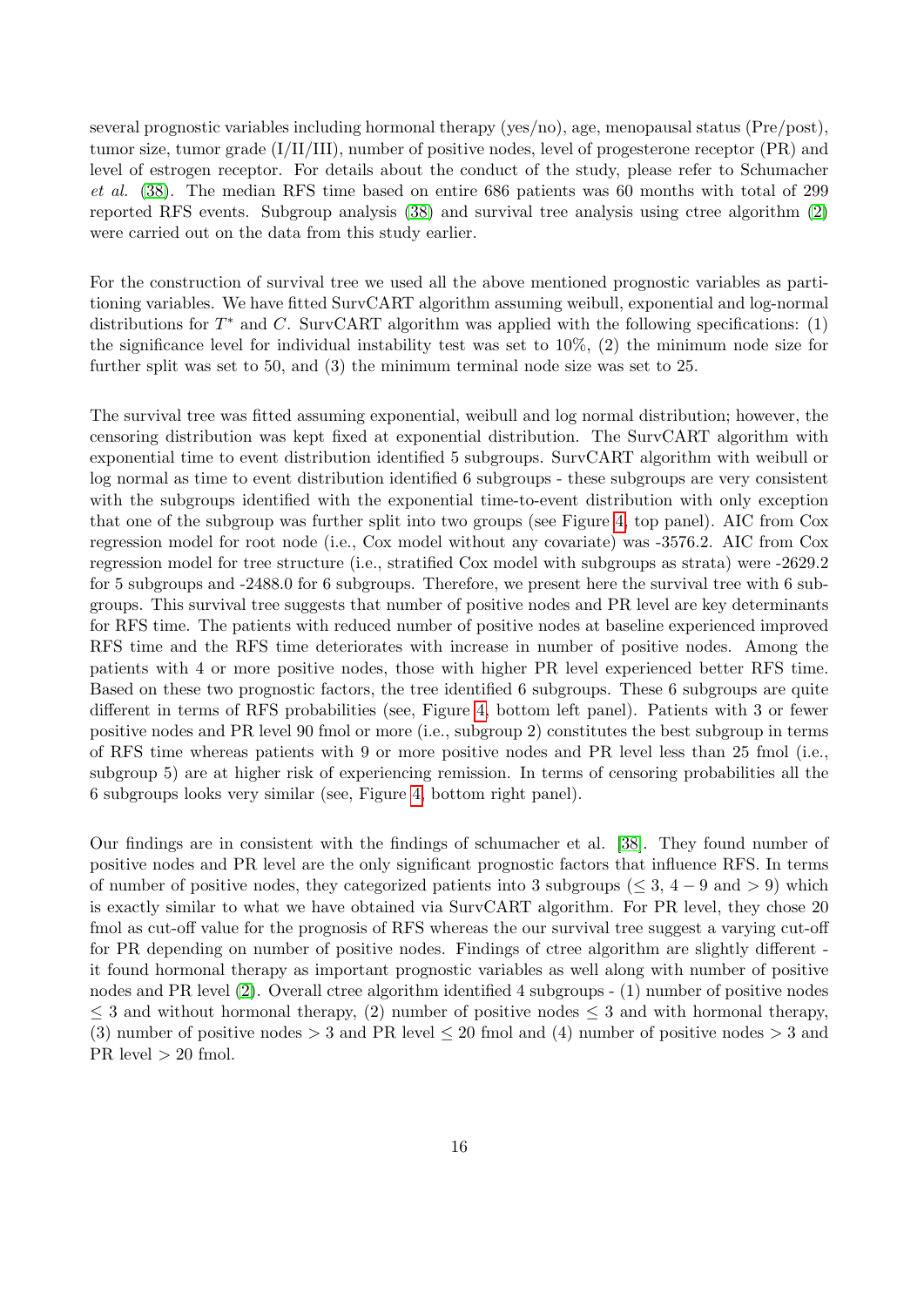<span id="page-16-0"></span>

Figure 4: Top panel. Estimated Survival tree obtained via SurvCART algorithm for RFS time as discussed in Section [5.](#page-14-0) The split within the dotted line was observed with Weibull (or, log normal) time-to-event distribution but not with exponential time to event distribution. Exponential censoring distribution was considered. N represents the number of patients and D indicates number of events. Median RFS time and censoring times represent Kaplan-Meier estimates. Bottom panel. RFS probabilities (on *left*) and censoring probabilities (on *right*) for each subgroups separately.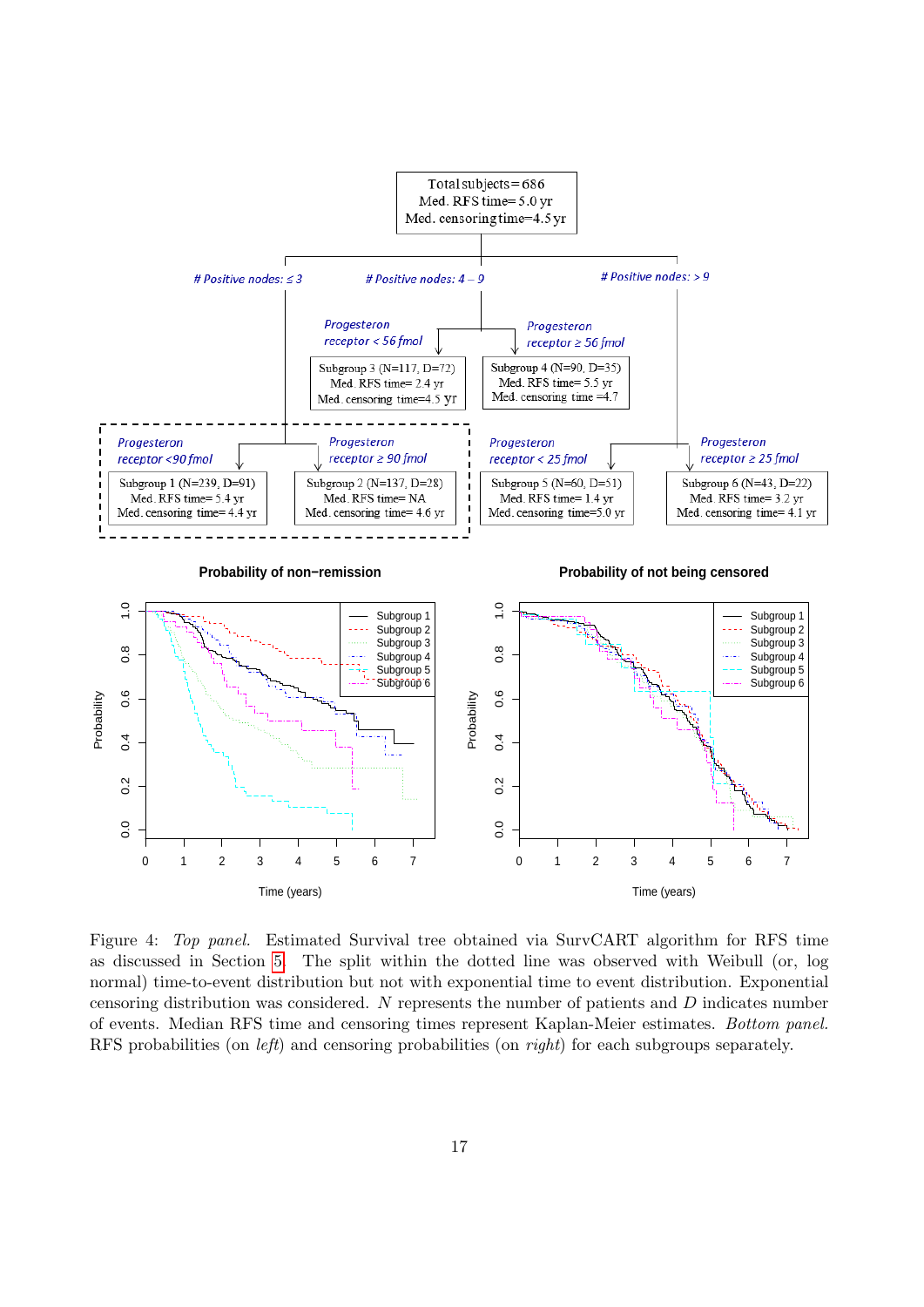# <span id="page-17-0"></span>6 Discussion

The survival time distribution (and, also censor time distribution) in a population may be influenced by one or more baseline covariates. In the context of medical research, this amounts to patient's survival may be influenced by prognostic variables. Survival tree offers an efficient tool to explore the influence of covariates on survival time and censor time distributions including the interaction effects of covariates. In fact, we have seen a plethora of recent research to identify subgroups using survival tree in many disease setting including coronary heart disease [\(40\)](#page-20-4), kidney disease [\(41\)](#page-20-5) and infectious disease [\(42\)](#page-20-6), to name a few. We have proposed SurvCART algorithm to construct survival tree. Our proposed SurvCART algorithm has two major advantages: firstly, it identifies subgroups on the basis of both event time and censor time distribution and secondly, it selects splitting variable via formal statistical test. Because the splitting variables are selected via formal statistical test, it offers guard against selection bias and spurious finding.

The framework presented for SurvCART falls under conditional inference framework. In summary, the proposed SurvCART algorithms works as follows: (1) in step 1, carry out the parameter instability test for each covariate to identify the best splitting variable, and (2) in step 2, choose the split point based on appropriately chosen maximal statistic. The parameter instability in step 1 only requires expression for score function and its variance. For the step 2, a dissimilarity measure is required and split point with maximum value of dissimilarity measure is used for growing the tree. Since the proposed survival tree algorithm is likelihood or score based, this framework can be extended in constructing tree in other set-up as well as long expression for score function (with its variances) and dissimilarity measure available for steps 1 and 2, respectively. Thus in future effort will be made to extend this approach to construct survival tree for left truncated right censored data. Another interesting area in clinical trial (or medical research in general) to identify subgroups with distinct hazards ratio (HR), an indicator of treatment benefit. There is no known approach to-date to construct tree to identify subgroups with varying HR. The present framework can be extended towards that to construct tree based on varying HR.

# 7 Software

Software in the form of R package LongCART [\(30\)](#page-19-10) together with a sample input data set and complete documentation is available on CRAN. The parameter instability tests for categorical partitioning variables described in Section [2.2.1](#page-4-0) and continuous partitioning variable described in Section [2.2.2](#page-4-1) are implemented in StabCat.surv() and StabCont.surv(), respectively. The SurvCART algorithm to construct survival tree described in Section [3](#page-7-0) is implemented in SurvCART() through R package LongCART [\(30\)](#page-19-10) (see Appendix D for illustration).

# Acknowledgments

Author would like to acknowledge Prof. David Hosmer and Prof. Stanely Lemeshow for their generous permission to use German Breast Cancer Study data in the manuscript.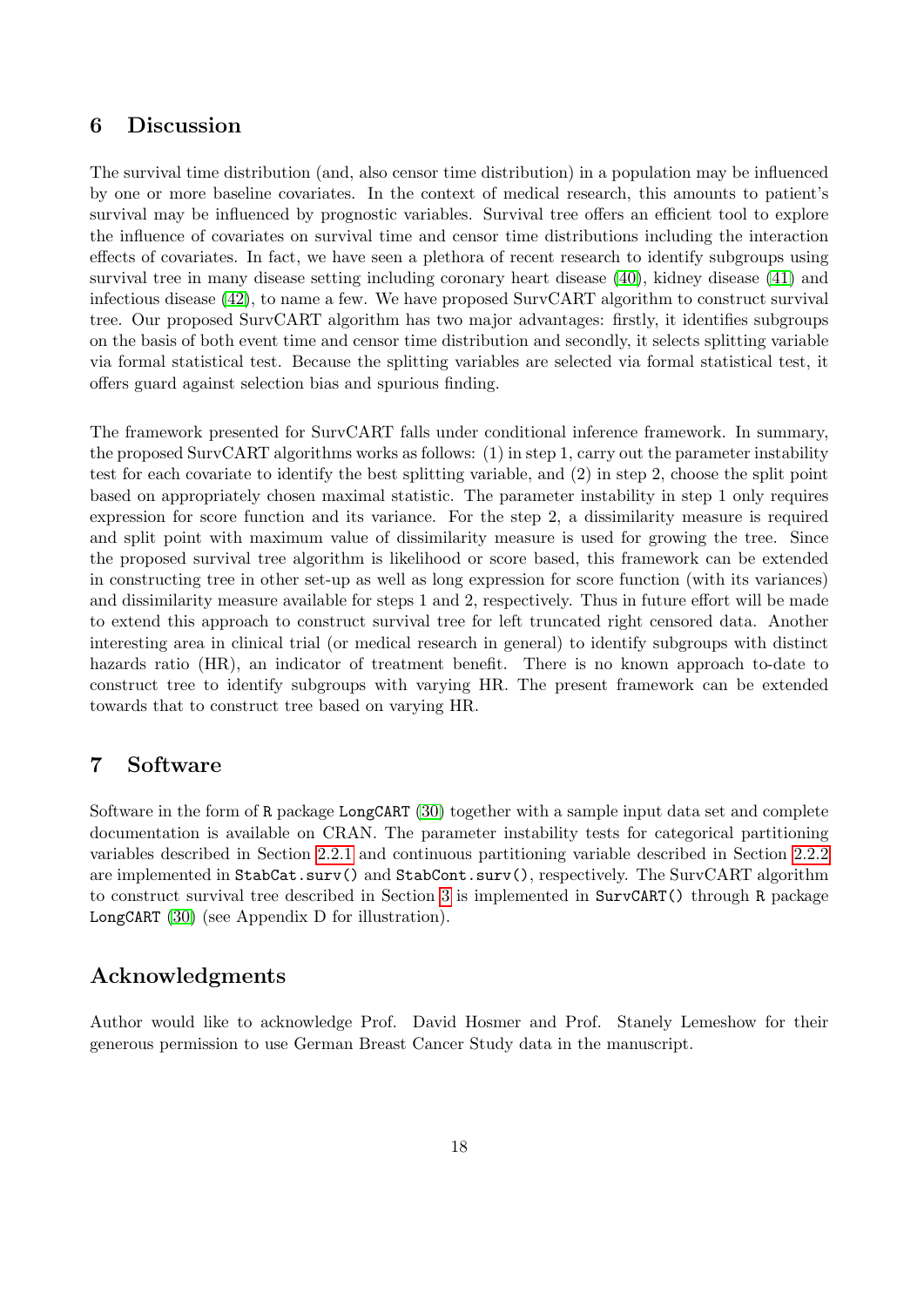# References

- <span id="page-18-1"></span>[1] Davis, R. B., and Anderson, J. R. (1989). Exponential survival trees. Statistics in Medicine, 8(8), 947-961.
- <span id="page-18-0"></span>[2] Hothorn, T., Hornik, K. and Zeileis, A. (2006). Unbiased recursive partitioning: A conditional inference framework. Journal of Computational and Graphical statistics, 15(3), 651–674.
- <span id="page-18-12"></span>[3] Therneau, T. M., Grambsch, P. M. and Fleming, T. R. (1990). Martingale-based residuals for survival models. Biometrika,  $77(1)$ , 147-160.
- <span id="page-18-10"></span>[4] LeBlanc, M., and Crowley, J. (1992). Relative risk trees for censored survival data. Biometrics, 48, 411-425.
- <span id="page-18-2"></span>[5] Ciampi, A., Thiffault, J., and Sagman, U. (1989). RECPAM: a computer program for recursive partition amalgamation for censored survival data and other situations frequently occurring in biostatistics. II. Applications to data on small cell carcinoma of the lung (SCCL). Computer methods and programs in biomedicine, 30(4), 283-296.
- <span id="page-18-3"></span>[6] Morgan, J. N., and Sonquist, J. A. (1963). Problems in the analysis of survey data, and a proposal. Journal of the American statistical association, 58(302), 415-434.
- <span id="page-18-4"></span>[7] Breiman, L., Friedman, J., Stone, C. and Olshen, R. (1984) Classification and regression trees, Chapman & Hall/CRC.
- <span id="page-18-5"></span>[8] Zeileis A, Hothorn T, Hornik K. Model-based recursive partitioning. Journal of Computational and Graphical Statistics 2008; 17(2): 492–514.
- <span id="page-18-6"></span>[9] Segal M. Tree-structured methods for longitudinal data. Journal of the American Statistical Association 1992; **87(418)**: 407-418.
- <span id="page-18-13"></span>[10] Loh W. Regression trees with unbiased variable selection and interaction detection. Statistica Sinica 2002; **12(2):** 361-386.
- [11] Sela R and Simonoff J. RE-EM trees: a data mining approach for longitudinal and clustered data. Machine learning 2012; 86(2): 169–207.
- <span id="page-18-14"></span>[12] Loh W, Zheng W, others. Regression trees for longitudinal and multiresponse data. The Annals of Applied Statistics 2013;  $7(1)$ : 495–522.
- <span id="page-18-7"></span>[13] Kundu, M. G., and Harezlak, J. (2019). Regression trees for longitudinal data with baseline covariates. Biostatistics & Epidemiology, 3(1), 1-22.
- <span id="page-18-8"></span>[14] Ciampi, A., Bush, R. S., Gospodarowicz, M., and Till, J. E. (1981). An approach to classifying prognostic factors related to survival experience for nonHodgkin's lymphoma patients: Based on a series of 982 patients: 19671975. Cancer, 47(3), 621-627.
- <span id="page-18-9"></span>[15] Gordon, L., and Olshen, R. A. (1985). Tree-structured survival analysis. Cancer treatment reports,  $69(10)$ ,  $1065-1069$ .
- <span id="page-18-11"></span>[16] Ciampi, A., Thiffault, J., Nakache, J. P., and Asselain, B. (1986). Stratification by stepwise regression, correspondence analysis and recursive partition: a comparison of three methods of analysis for survival data with covariates. Computational statistics and data analysis, 4(3), 185-204.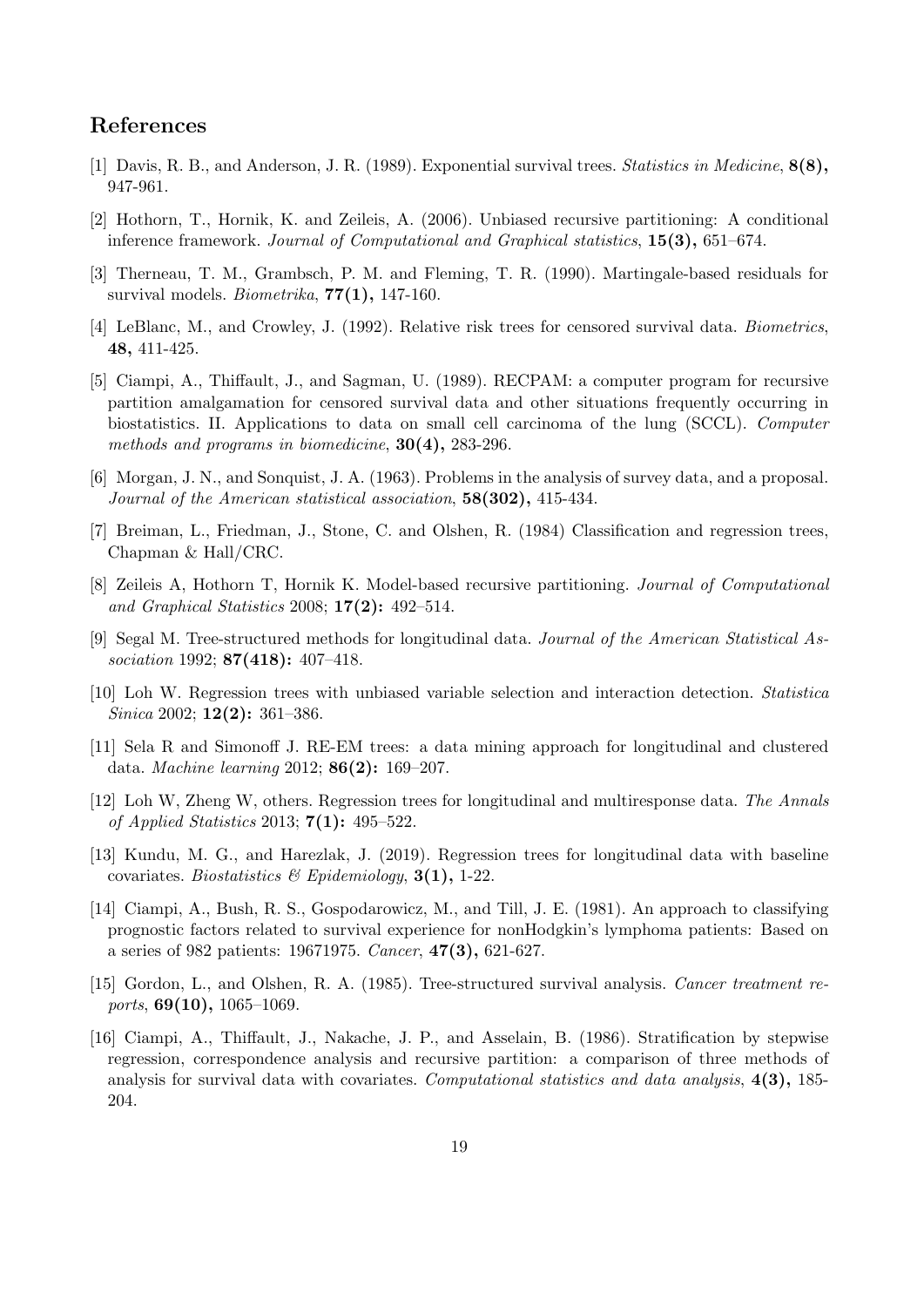- <span id="page-19-3"></span>[17] Ciampi, A., Chang, C. H., Hogg, S., and McKinney, S. (1987). Recursive Partition: A Versatile Method for Exploratory-Data Analysis in Biostatistics. In Biostatistics (pp. 23-50). Springer Netherlands.
- <span id="page-19-4"></span>[18] Segal, M. R. (1988). Regression trees for censored data. Biometrics, 35-47.
- <span id="page-19-2"></span>[19] LeBlanc, M., and Crowley, J. (1993). Survival trees by goodness of split. Journal of the American Statistical Association, 88(422), 457-467.
- <span id="page-19-0"></span>[20] Ciampi, A., Negassa, A., and Lou, Z. (1995). Tree-structured prediction for censored survival data and the Cox model. Journal of clinical epidemiology, 48(5), 675-689.
- <span id="page-19-1"></span>[21] Bou-Hamad, I., Larocque, D., and Ben-Ameur, H. (2011). A review of survival trees. Statistics Surveys, 5, 44-71.
- [22] Loh, W. Y. (1991). Survival modeling through recursive stratification. Computational statistics and data analysis,  $12(3)$ , 295-313.
- [23] Ahn, H. and Loh, W. Y. (1994). Tree-structured proportional hazards regression modeling. Biometrics, 1, 471-485.
- [24] Kele, S. and Segal, M. R. (2002). Residualbased treestructured survival analysis. Statistics in Medicine, 21(2), 313-326.
- <span id="page-19-5"></span>[25] Negassa, A., Ciampi, A., Abrahamowicz, M., Shapiro, S., and Boivin, J. F. (2005). Treestructured subgroup analysis for censored survival data: validation of computationally inexpensive model selection criteria. Statistics and Computing, 15(3), 231-239.
- <span id="page-19-6"></span>[26] Fu, W., Simonoff, J.S. (2017). Survival trees for left-truncated and right-censored data, with application to time-varying covariate data. Biostatistics,  $8(2)$ ,  $352-69$ .
- <span id="page-19-7"></span>[27] Andrews D. ( 1993). Tests for parameter instability and structural change with unknown change point. Econometrica: Journal of the Econometric Society, 821–856.
- <span id="page-19-8"></span>[28] Hjort, N. and Koning, A. (2002). Tests for constancy of model parameters over time. Journal of Nonparametric Statistics, 14(1-2), 113–132.
- <span id="page-19-9"></span>[29] Berger, V. (2000). Pros and cons of permutation tests in clinical trials. Statistics in medicine, 19(10): 1319–1328.
- <span id="page-19-10"></span>[30] Kundu, M. G. (2020). Package LongCART, Available online: cran.r-project.org/web/packages/LongCART/LongCART.pdf
- <span id="page-19-11"></span>[31] Billingsley P. Convergence of probability measures. Wiley-Interscience 2009; volume 493.
- <span id="page-19-12"></span>[32] Massey Jr, F. (1951). The Kolmogorov-Smirnov test for goodness of fit. Journal of the American statistical Association, 46(253), 68–78.
- [33] Birnbaum, Z. (1952). Numerical tabulation of the distribution of Kolmogorov's statistic for finite sample size. Journal of the American Statistical Association,  $47(259)$ ,  $425-441$ .
- <span id="page-19-13"></span>[34] Lilliefors, H. (1967). On the Kolmogorov-Smirnov test for normality with mean and variance unknown. Journal of the American Statistical Association, **62(318)**, 399–402.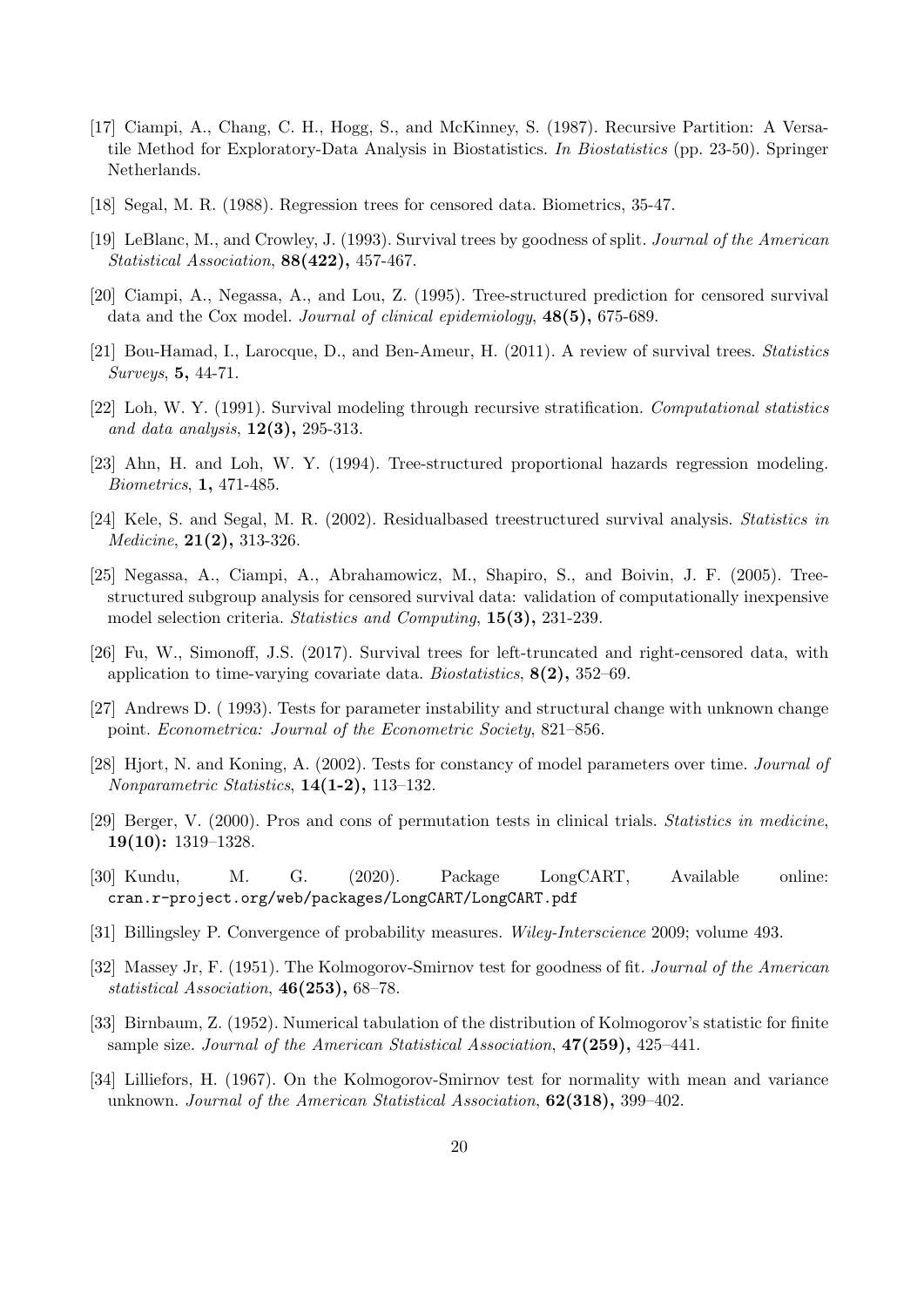- [35] Hothorn, T., Hornik, K. and Zeileis, A. (2006). ctree: Conditional Inference Trees.
- <span id="page-20-1"></span>[36] Hothorn T and Zeileis A (2015). partykit: A modular toolkit for recursive partytioning in R. The Journal of Machine Learning Research, 16(1), 3905-3909.
- <span id="page-20-2"></span>[37] Therneau, T. M., Atkinson, B. and Ripley, M. B. (2010). rpart: The rpart package.
- <span id="page-20-3"></span>[38] Schumacher M, Bastert G, Bojar H, Huebner K, Olschewski M, Sauerbrei W, Schmoor C, Beyerle C, Neumann RL and Rauschecker HF (1994). Randomized  $2 \times 2$  trial evaluating hormonal treatment and the duration of chemotherapy in node-positive breast cancer patients. German Breast Cancer Study Group. Journal of Clinical Oncology, 12(10), 2086–2093.
- <span id="page-20-0"></span>[39] Hochberg Y. A (1988) sharper Bonferroni procedure for multiple tests of significance. Biometrika, 75(4): 800–802.
- <span id="page-20-4"></span>[40] Ramezankhani, A., Bagherzadeh-Khiabani, F., Khalili, D., Azizi, F., Hadaegh, F. (2017). A new look at risk patterns related to coronary heart disease incidence using survival tree analysis: 12 Years Longitudinal Study. Scientific reports,  $7(1)$ , 1–11.
- <span id="page-20-5"></span>[41] Ramezankhani, A., Tohidi, M., Azizi, F., Hadaegh, F. (2017). Application of survival tree analysis for exploration of potential interactions between predictors of incident chronic kidney disease: a 15-year follow-up study. Journal of translational medicine, 15(1), 240.
- <span id="page-20-6"></span>[42] Yoon, Y.K., Kim, H.A., Ryu, S.Y., Lee, E.J., Lee, M.S., Kim, J., Park, S.Y., Yang, K.S., Kim, S.W. and Antibiotic Stewardship Study Group (2017). Tree-structured survival analysis of patients with Pseudomonas aeruginosa bacteremia: a multicenter observational cohort study. *Diagnostic* microbiology and infectious disease, 87(2), 180–187.

# Appendices

### Appendix A: Test statistic for parameter instability test presented in Section [2.2.1](#page-4-0)

The score functions  $\mathbf{u}(\mathbf{y}_i, \hat{\boldsymbol{\theta}})$  are independent. Further, under  $H_0$ ,  $E_{H_0}[\mathbf{u}(\mathbf{y}_i, \boldsymbol{\theta}_0)]=0$  and  $\mathbf{u}(\mathbf{y}_i, \hat{\boldsymbol{\theta}})|_{H_0} \rightarrow$  $N[0, \hat{\mathbf{J}}]$  where  $\hat{\mathbf{J}} = \mathbf{J}(\hat{\boldsymbol{\theta}})$ . Therefore, for a categorical partitioning variable, X,

<span id="page-20-7"></span>
$$
\chi_{cat}^2 = \sum_{g=1}^G \left[ \sum_{i=1}^N I(X_i = c_{(g)}) \mathbf{u}(\mathbf{y}_i, \hat{\boldsymbol{\theta}}) \right]^\top \left[ m_g \hat{\mathbf{J}} \right]^{-1} \left[ \sum_{i=1}^N I(X_i = c_{(g)}) \mathbf{u}(\mathbf{y}_i, \hat{\boldsymbol{\theta}}) \right]
$$
(7.1)

is asymptotically distributed as  $\chi^2$  with  $(G-1) \times \dim (\boldsymbol{\theta})$  degrees of freedom under  $H_0$ . The reduction in dim ( $\theta$ ) degrees of freedom is due to the estimation of  $\theta$  from the data. Now using C1–C3 (Section [2.1\)](#page-3-0), we can decompose  $\chi^2_{cat}$  in Eq. [7.1](#page-20-7) into independent components  $\chi^2_T$  and  $\chi^2_C$  specified in Eq. [2.1](#page-4-2) and Eq. [2.2,](#page-4-3) respectively.

#### Appendix B: Test statistic for parameter instability test presented in Section [2.2.2](#page-4-1)

Let's define following standardized estimated score process

$$
\mathbf{M}_{N}(t,\boldsymbol{\theta}) = N^{-1/2} \mathbf{J}^{-1/2}(\hat{\boldsymbol{\theta}}) \sum_{i=1}^{M_g} \mathbf{u}(\mathbf{y}_i, \boldsymbol{\theta})
$$
(7.2)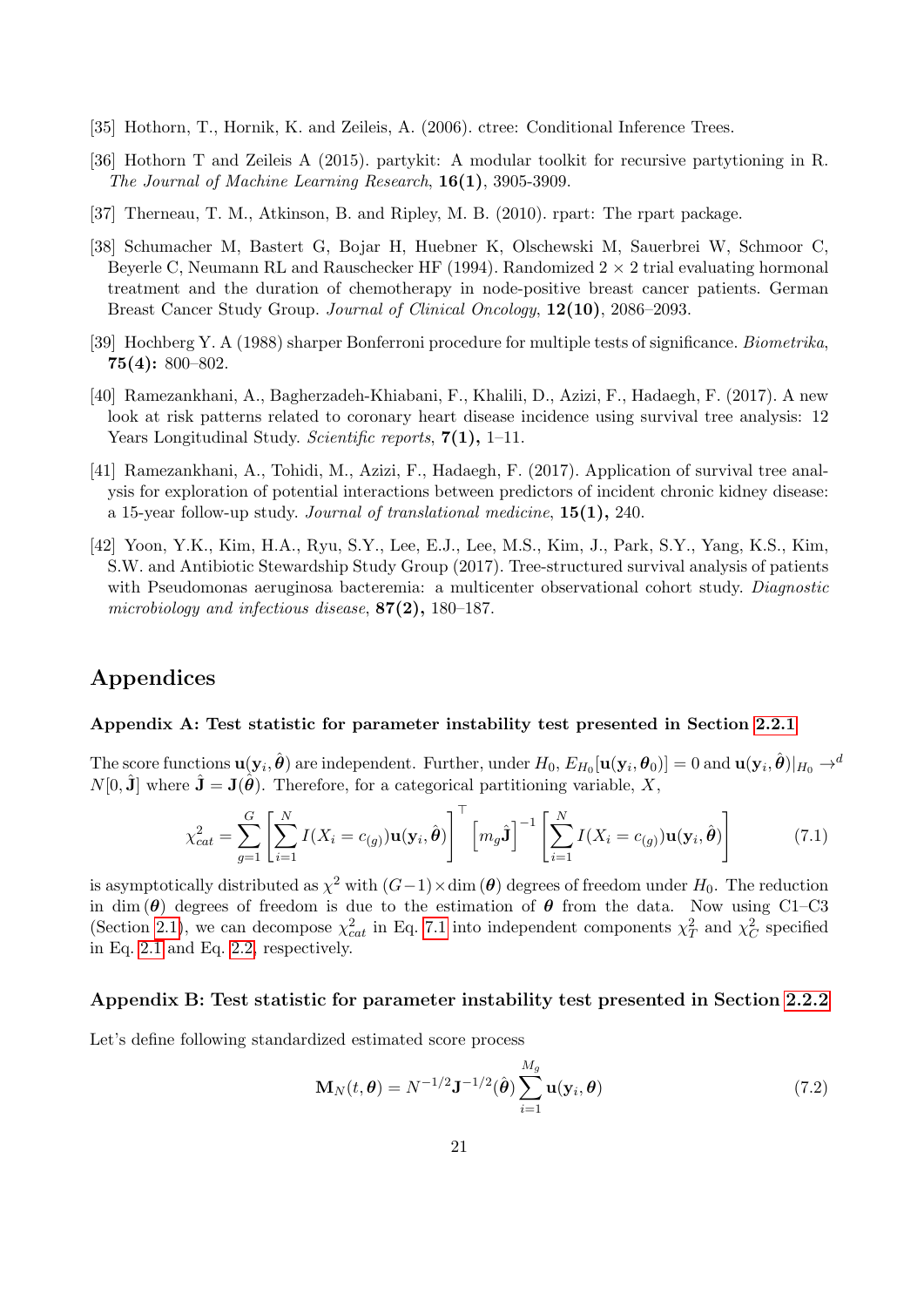As shown by Kundu and Harezlak [\[13\]](#page-18-7), under  $H_0$ , each component of above process is asymptotically distributed as independent standard Brownian Bridge processes. Now using C1–C3 (Section [2.1\)](#page-3-0),

$$
\mathbf{M}_N(t,\hat{\boldsymbol{\theta}})=\begin{bmatrix}\mathbf{M}_N(t,\hat{\boldsymbol{\theta}}_T)\\ \mathbf{M}_N(t,\hat{\boldsymbol{\theta}}_C)\end{bmatrix}
$$

and hence, each component of  $\mathbf{M}_N(t, \hat{\boldsymbol{\theta}}_T)$  and  $\mathbf{M}_N(t, \hat{\boldsymbol{\theta}}_C)$  process is also asymptotically distributed as independent standard Brownian Bridge processes under  $H_0$ . That is,

$$
M_N(t, \hat{\theta}_{T,q}) \to_d W^0(t) \quad q^{th} \quad (q = 1, \cdots, \dim(\boldsymbol{\theta}_T))
$$
\n
$$
(7.3)
$$

$$
M_N(t, \hat{\theta}_{C,r}) \to_d W^0(t) \quad r^{th} \quad (q = 1, \cdots, \dim(\boldsymbol{\theta}_C))
$$
\n
$$
(7.4)
$$

The above weak convergence continues to hold for any 'reasonable' functional (including supremum) of  $M_N(t, \hat{\theta}_k)$ . Therefore, the quantities  $D(\theta_{T,q})$  in Eq. [2.5](#page-4-4) and  $D(\theta_{T,q})$  in Eq. [2.6](#page-4-5) are independently distributed as supremum of standard Brownian Bridge process with known distribution function as specified in  $(2.7)(31)$  $(2.7)(31)$ .

### Appendix C: Score function under log-normal and normal distributions

First, consider the log-normal distribution with  $f(t; \theta_T) = LN(\mu_T, \sigma_T)$  and  $g(c; \theta_C) = LN(\mu_C, \sigma_C)$ Let's, define:

$$
y_i = \frac{\log t_i - \mu_T}{\sigma_T} \qquad h(y) = \frac{\phi(y)}{\Phi(-y)}
$$

where,  $\phi(y)$  and  $\Phi(y)$  are the density function and cumulative distribution function from standard normal distribution. Then, we have, the score function as follows (e.g., see ?):

$$
\mathbf{u}_i(\boldsymbol{\theta}_T) = \begin{bmatrix} u_i(\mu_T) \\ u_i(\sigma_T) \end{bmatrix} = \frac{1}{\sigma_T} \begin{bmatrix} \delta_i y_i + (1 - \delta_i) h(y_i) \\ \delta_i (y_i^2 - 1) + (1 - \delta_i) y_i h(y_i) \end{bmatrix}
$$

Similarly,  $\mathbf{u}_i(\theta_C)$  and  $\mathbf{J}(\theta_C)$  can be obtained redefining  $y_i = (\log t_i - \mu_C)/\sigma_C$  and replacing  $\mu_T$ ,  $\sigma_T$ and  $\delta_i$  by  $\mu_C$ ,  $\sigma_C$  and  $(1 - \delta_i)$ , respectively.

For normal distributions with  $f(t; \theta_T) = N(\mu_T, \sigma_T)$  and  $g(c; \theta_C) = N(\mu_C, \sigma_C)$ , the expression for score function is almost same with only exception that  $log(t_i)$  should be replaced by  $t_i$ .

### Appendix D: R code to construct survival tree

```
library(LongCART)
data(GBSG2)
#--- numeric coding of character variables
GBSG2$horTh1= as.numeric(GBSG2$horTh)
GBSG2$tgrade1= as.numeric(GBSG2$tgrade)
GBSG2$menostat1= as.numeric(GBSG2$menostat)
```